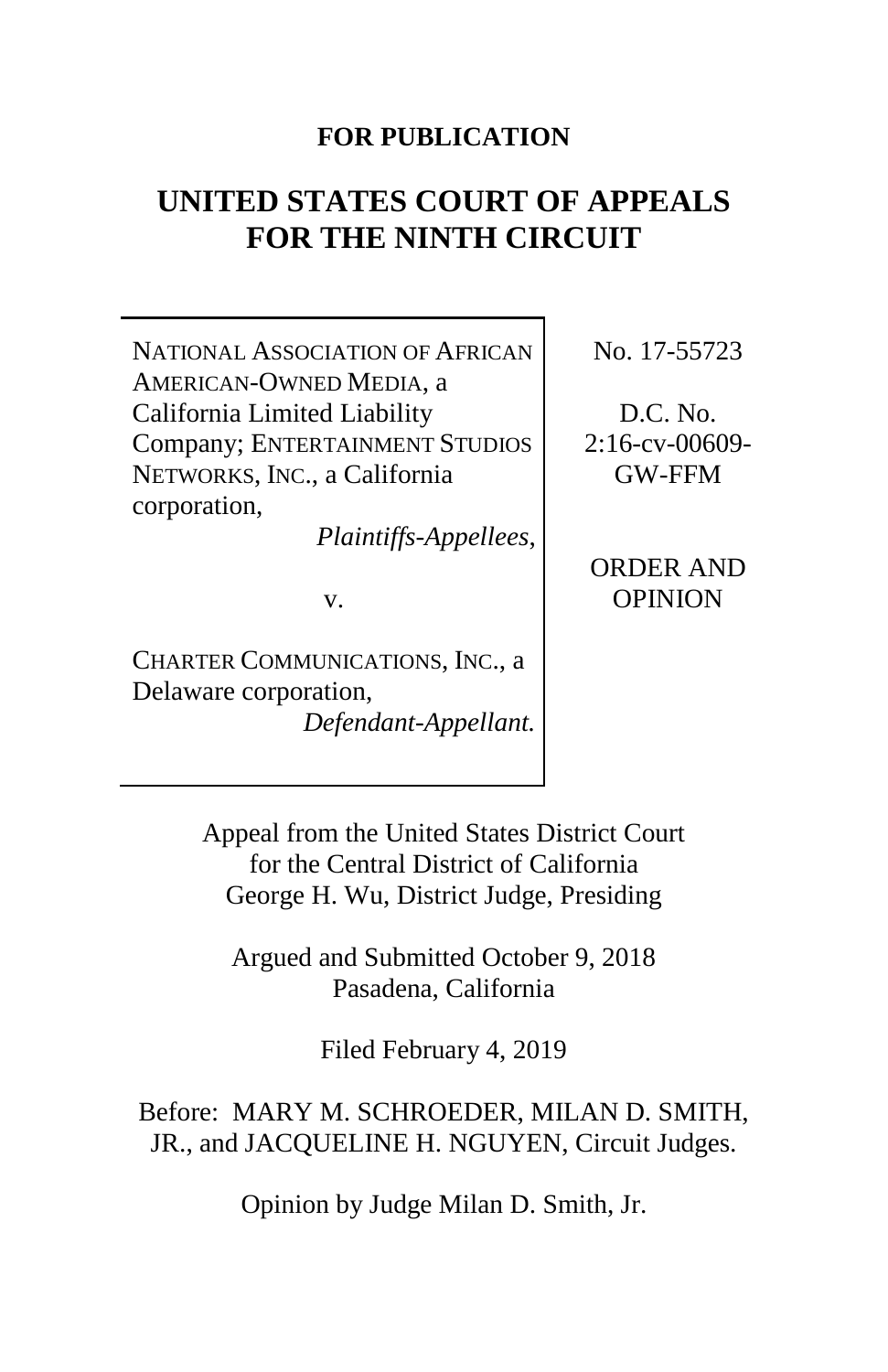### **SUMMARY[\\*](#page-1-0)**

#### **Civil Rights**

The panel filed (1) an order withdrawing its prior opinion and denying, on behalf of the court, a petition for rehearing en banc, and (2) a superseding opinion affirming the district court's denial of a cable television-distribution company's motion to dismiss a claim that its refusal to enter into a carriage contract with an African American-owned operator of television networks was racially motivated, and in violation of 42 U.S.C. § 1981.

In the superseding opinion, reconsidering the court's approach to the causation standard for § 1981 claims under *Metoyer v. Chassman*, 504 F.3d 919 (9th Cir. 2007), following the Supreme Court's decisions in *Gross v. FBL Fin. Servs., Inc.*, 557 U.S. 167 (2009), and *Univ. of Tex. Sw. Med. Ctr. v. Nassar*, 570 U.S. 338 (2013), the panel held that a plaintiff need not plead that racial discrimination was the but-for cause of a defendant's conduct, but only that racial discrimination was a factor in the decision not to contract such that the plaintiff was denied the same right as a white citizen. The panel concluded that *Gross* and *Nassar* undercut *Metoyer*'s approach of borrowing the causation standard of Title VII's discrimination provision. The panel instead looked to the text of § 1981, and it held that mixedmotive claims are cognizable under § 1981.

<span id="page-1-0"></span>**<sup>\*</sup>** This summary constitutes no part of the opinion of the court. It has been prepared by court staff for the convenience of the reader.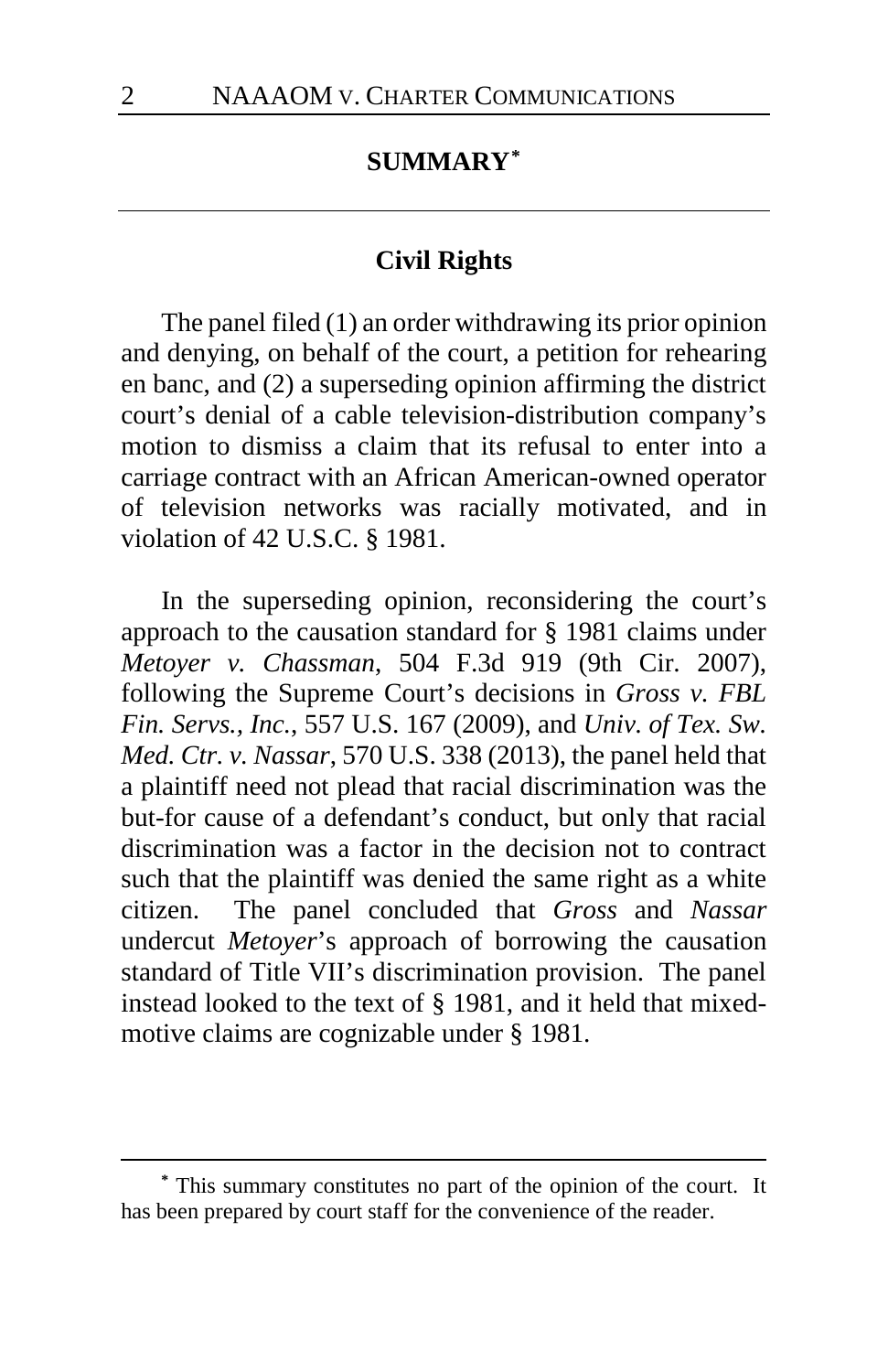The panel held that the plaintiffs' allegations regarding the defendant's treatment of the African American-owned operator, and its differing treatment of white-owned companies, were sufficient to state a viable claim pursuant to § 1981.

The panel also held that plaintiffs' § 1981 claim was not barred by the First Amendment. The panel concluded that the fact that cable operators engage in expressive conduct when they select which networks to carry did not automatically require the application of strict scrutiny. The panel concluded that at most intermediate scrutiny applied, and § 1981 would satisfy intermediate scrutiny because it was a content-neutral statute and was narrowly tailored to serve a significant government interest in preventing racial discrimination.

The panel remanded the case for further proceedings.

#### **COUNSEL**

Patrick Francis Philbin (argued), Devin S. Anderson, Jeffrey S. Powell, and Paul D. Clement, Kirkland & Ellis LLP, Washington, D.C.; Mark C. Holscher, Kirkland & Ellis LLP, Los Angeles, California; for Defendant-Appellant.

Erwin Chemerinsky (argued), Boalt Hall, University of California, Berkeley, California; David W. Schecter, J. Mira Hashmall, Brian A. Procel, and Louis R. Miller, Miller Barondess LLP, Los Angeles, California; for Plaintiffs-Appellees.

John Bergmayer, Public Knowledge, Washington, D.C., for Amicus Curiae Public Knowledge.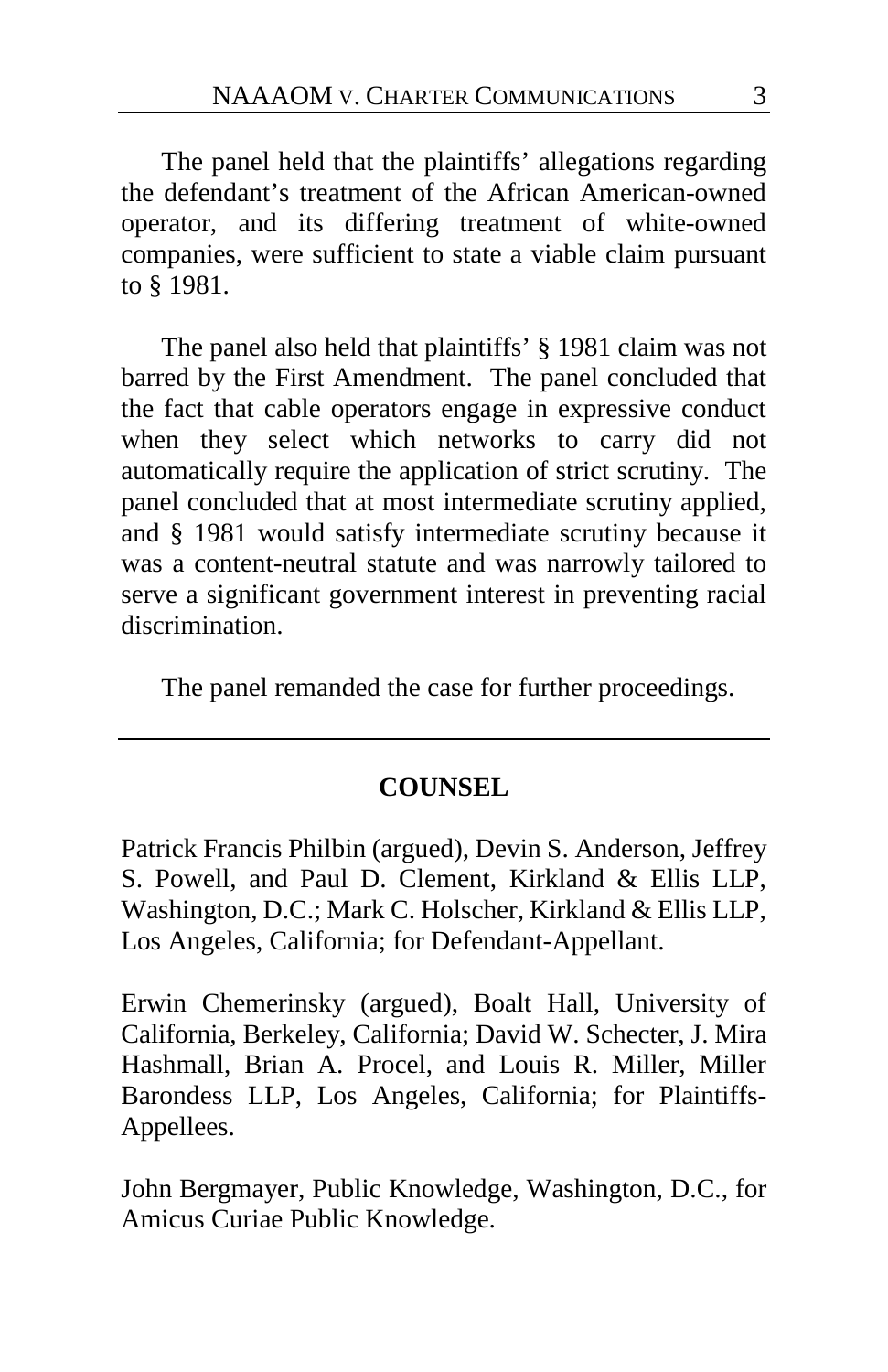Gregory G. Garre and Charles S. Dameron, Latham & Watkins LLP, Washington, D.C.; Daryl Joseffer and Jonathan Urick, U.S. Chamber Litigation Center, Washington, D.C.; for Amicus Curiae Chamber of Commerce of the United States of America.

#### **ORDER**

Defendant-Appellant's petition for panel rehearing is GRANTED. The opinion filed November 19, 2018, and reported at 908 F.3d 1190, is hereby withdrawn. A superseding opinion will be filed concurrently with this order.

Judge M. Smith and Judge Nguyen vote to deny the petition for rehearing en banc, and Judge Schroeder so recommends. The full court has been advised of the petition for rehearing en banc, and no judge of the court has requested a vote on it. Fed. R. App. P. 35. The petition for rehearing en banc is DENIED. No further petitions for panel rehearing or rehearing en banc will be entertained.

#### **OPINION**

M. SMITH, Circuit Judge:

Plaintiff-Appellee Entertainment Studios Networks, Inc. (Entertainment Studios), an African American-owned operator of television networks, sought to secure a carriage contract from Defendant-Appellant Charter Communications, Inc. (Charter). These efforts were unsuccessful, and Entertainment Studios, along with Plaintiff-Appellee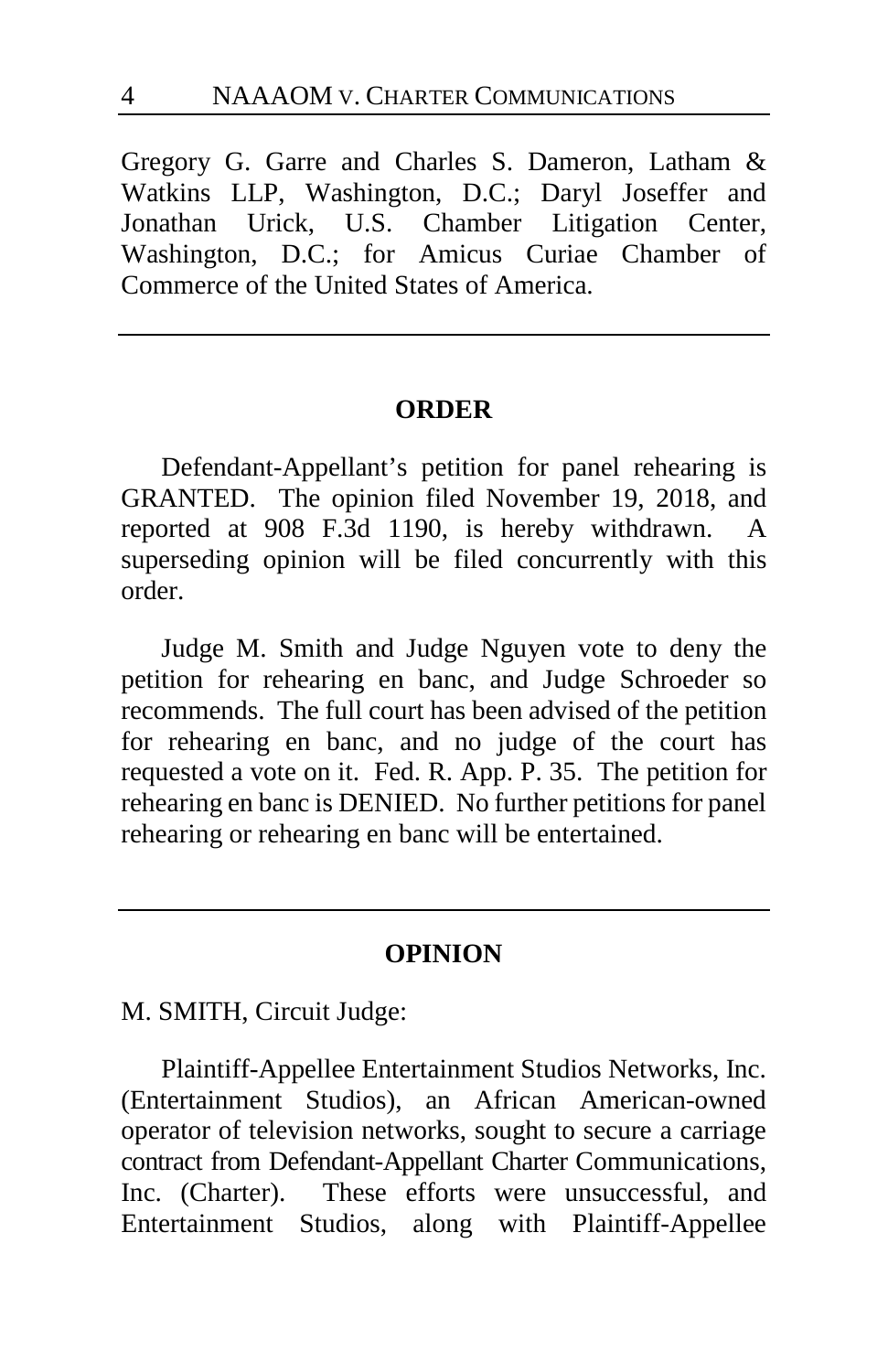National Association of African American-Owned Media (NAAAOM, and together with Entertainment Studios, Plaintiffs), claimed that Charter's refusal to enter into a carriage contract was racially motivated, and in violation of 42 U.S.C. § 1981. The district court, concluding that Plaintiffs' complaint sufficiently pleaded a § 1981 claim and that the First Amendment did not bar such an action, denied Charter's motion to dismiss. The court then certified that order for interlocutory appeal. We have jurisdiction pursuant to 28 U.S.C. § 1292(b), and we affirm.

# **FACTUAL AND PROCEDURAL BACKGROUND**

# **I. Factual Background**

Entertainment Studios is a full-service television and motion picture company owned by Byron Allen, an African-American actor, comedian, and entrepreneur. It serves as both a producer of television series and an operator of television networks, and currently operates seven channels and distributes thousands of hours of programming.

Entertainment Studios relies on cable operators like Charter for "carriage contracts"; these operators, which range from local cable companies to nationwide enterprises, carry and distribute channels and programming to their television subscribers. Although Entertainment Studios managed to secure carriage contracts with more than 50 operators—including prominent distributors like Verizon, AT&T, and DirecTV—it was unable to reach a similar agreement with Charter, the third-largest cable television-distribution company in the United States, despite efforts that began in 2011.

From 2011 to 2016, Charter's senior vice president of programming, Allan Singer, declined to meet with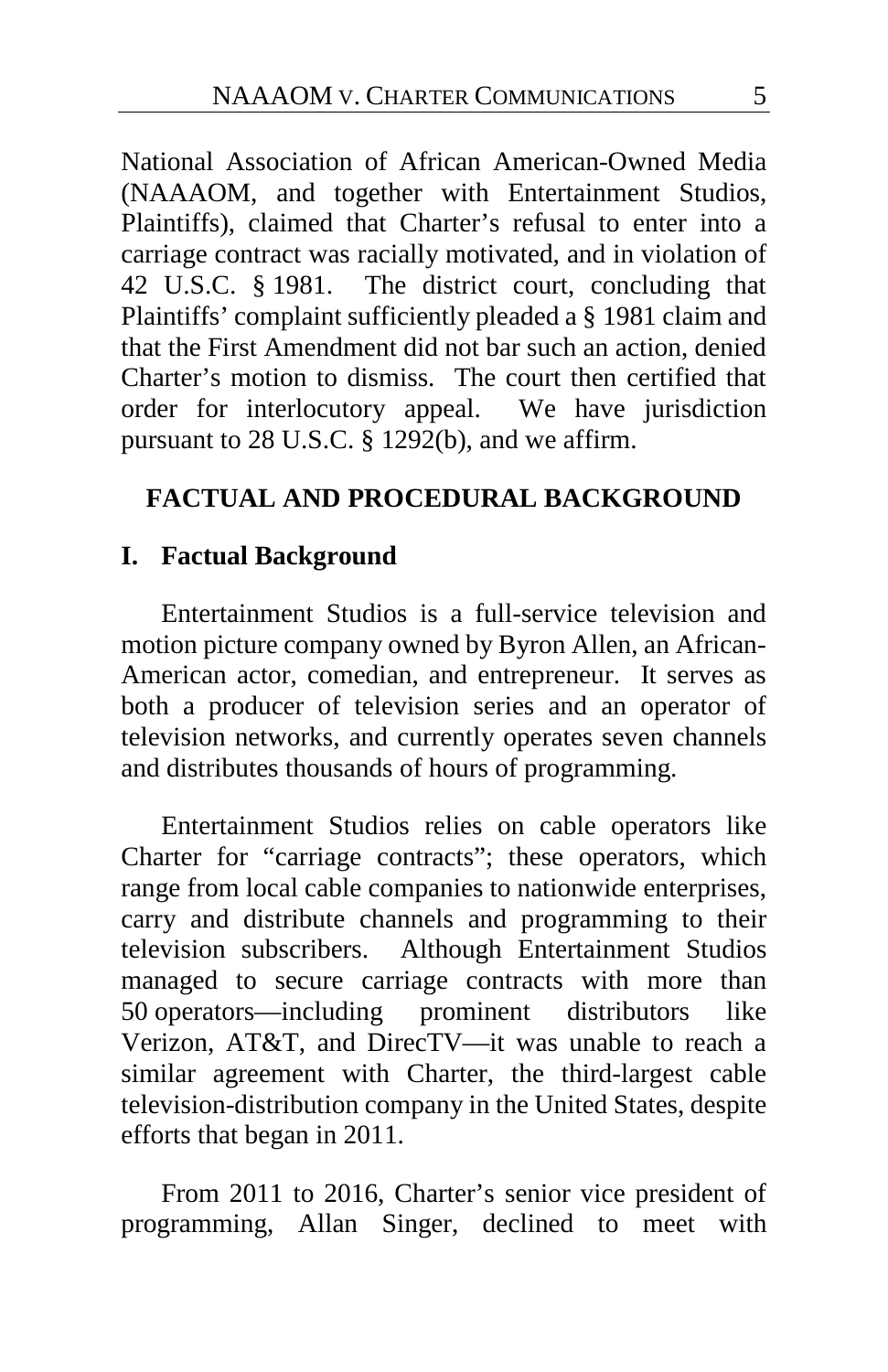Entertainment Studios representatives or consider its channels for carriage. Plaintiffs alleged that, instead of engaging in a meaningful discussion regarding a potential carriage contract, Singer and Charter repeatedly refused, rescheduled, and postponed meetings, encouraging and postponed meetings, encouraging Entertainment Studios to exercise patience and proffering disingenuous explanations for its refusal to contract. Although Singer stated that Charter was not launching any new channels and that bandwidth and operational demands precluded carriage opportunities, Plaintiffs claimed that Charter nonetheless negotiated with other, white-owned networks during the same period, and also secured carriage agreements with The Walt Disney Company and Time Warner Cable Sports. Charter allegedly communicated that it did not have faith in Entertainment Studios' "tracking model," despite contracting with other white-owned media companies that used the same tracking model. Plaintiffs also asserted that Singer blocked a meeting between Entertainment Studios and Charter CEO Tom Rutledge because the latter "does not meet with programmers," despite the fact that Rutledge regularly met with the CEOs of white-owned programmers, such as Viacom's Philippe Dauman. Singer was allegedly steadfast in his opposition to Entertainment Studios, saying, "Even if you get support from management in the field, I will not approve the launch of your network."

Plaintiffs claimed that they finally managed to secure a meeting with Singer in July 2015. However, during the meeting at Charter's headquarters in Stamford, Connecticut, Singer once again made clear that Entertainment Studios would not receive a carriage contract, citing a series of allegedly insincere explanations for this decision. For example, Singer informed Entertainment Studios that he wanted to wait and "see what AT&T does," despite the fact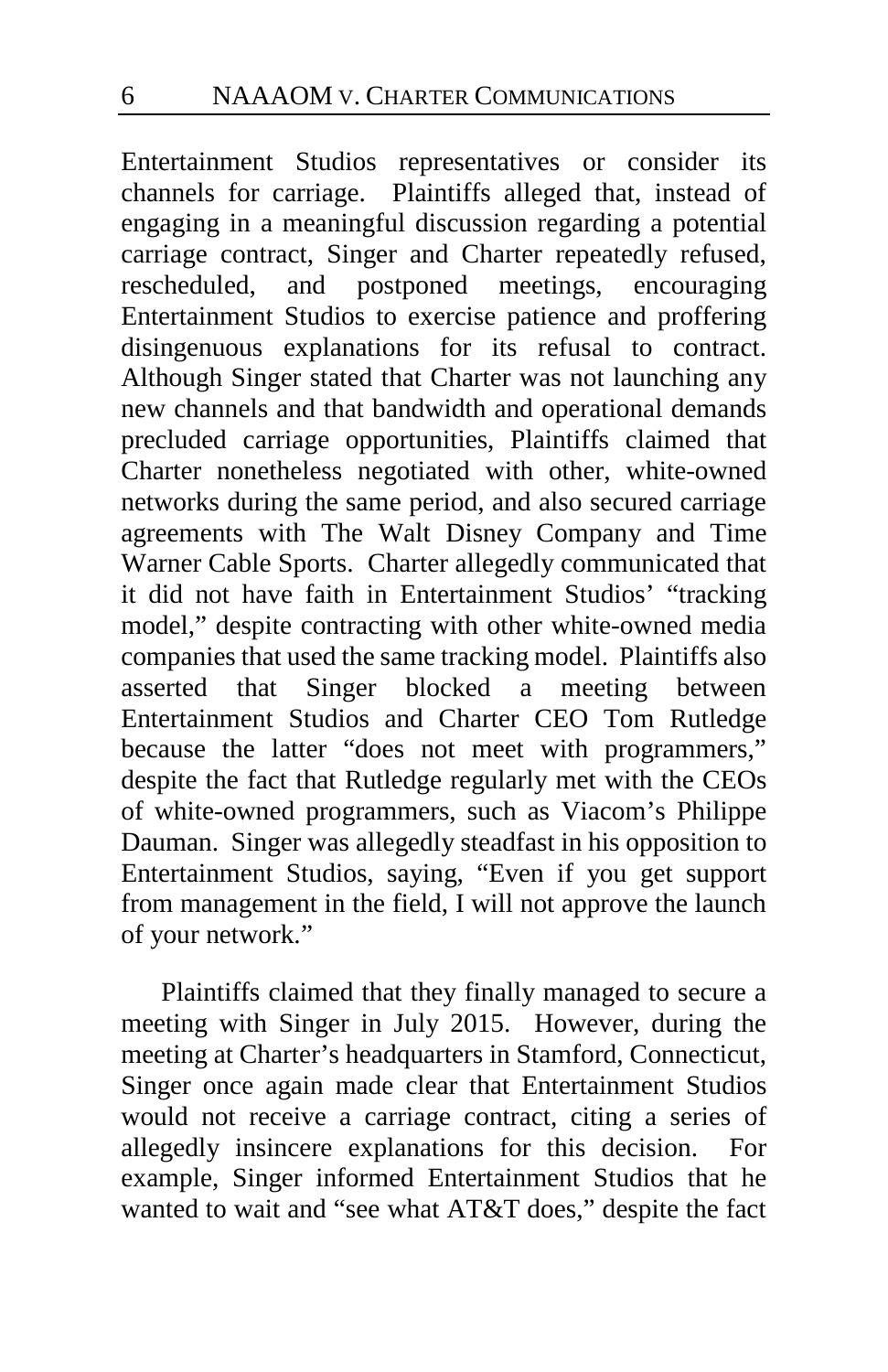that AT&T already carried one of Entertainment Studios' networks. Charter also mentioned its purported lack of bandwidth, even though at that time, it expanded the distribution of two lesser-known, white-owned channels into major media markets: RFD-TV, a network focused on rural and Western lifestyles, and CHILLER, a horror channel.

In addition to recounting Entertainment Studios' failed negotiations with Charter, Plaintiffs' amended complaint also included direct evidence of racial bias. In one instance, Singer allegedly approached an African-American protest group outside Charter's headquarters, told them "to get off of welfare," and accused them of looking for a "handout." Plaintiffs asserted that, after informing Charter of these allegations, it announced that Singer was leaving the company. In another alleged instance, Entertainment Studios' owner, Allen, attempted to talk with Charter's CEO, Rutledge, at an industry event; Rutledge refused to engage, referring to Allen as "Boy" and telling Allen that he needed to change his behavior. Plaintiffs suggested that these incidents were illustrative of Charter's institutional racism, noting also that the cable operator had historically refused to carry African American-owned channels and, prior to its merger with Time Warner Cable, had a board of directors composed only of white men. The amended complaint further alleged that Charter's recently pronounced commitments to diversity were merely illusory efforts to placate the Federal Communications Commission (FCC).

### **II. Procedural Background**

Plaintiffs initiated this action on January 27, 2016, asserting both a claim against Charter under § 1981 and a claim against the FCC under the due process clause of the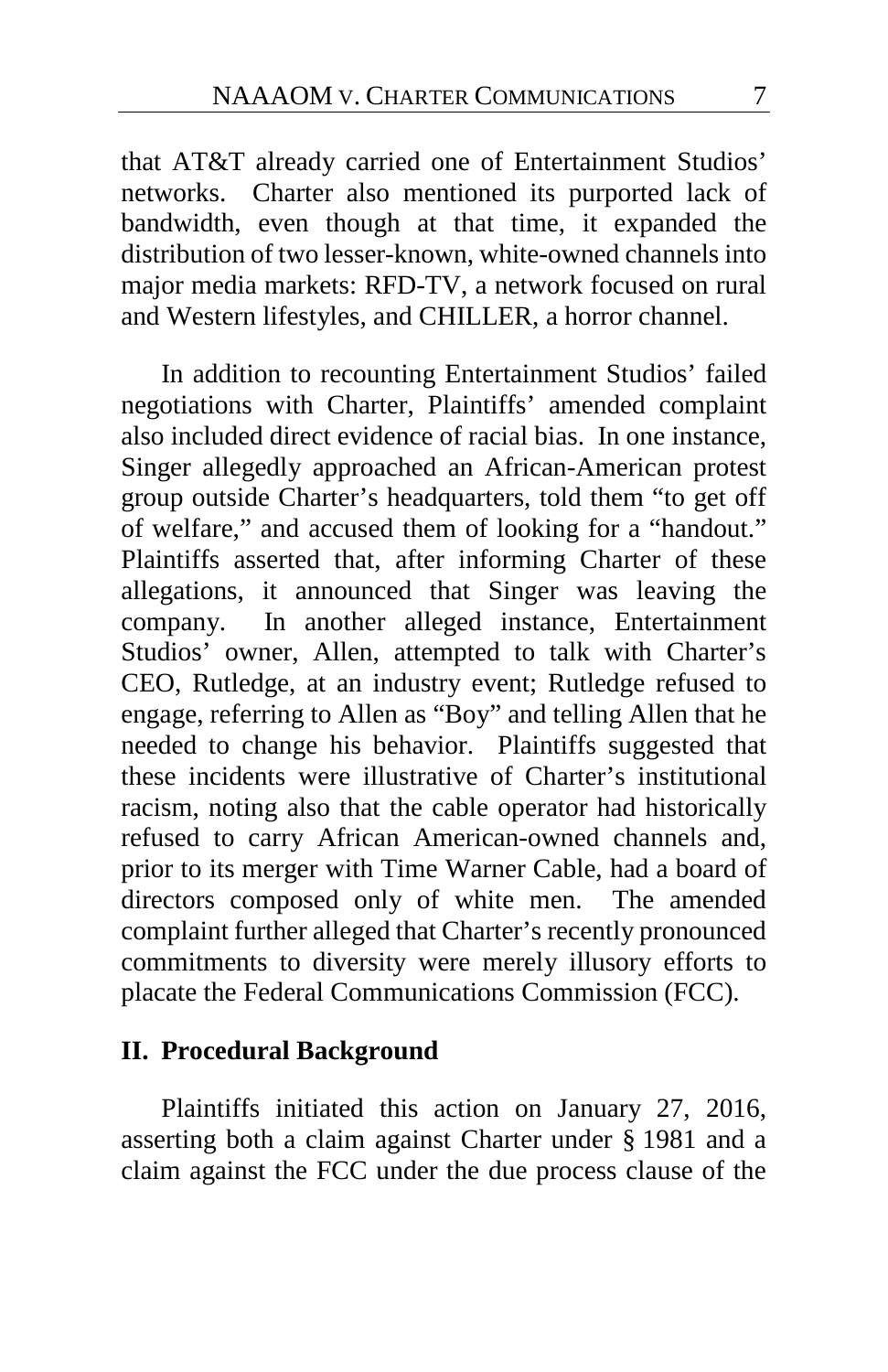Fifth Amendment.<sup>[1](#page-7-0)</sup> After learning of the derogatory racial comments allegedly made by Singer and Rutledge, Plaintiffs sought leave to file a first amended complaint (FAC), which the district court granted. The FAC alleged one claim against Charter for racial discrimination in contracting in violation of § 1981.

Charter moved to dismiss the FAC, arguing that it failed to plead that racial animus was the but-for cause of Charter's conduct and that the First Amendment barred a § 1981 claim based on a cable operator's editorial discretion. The district court denied the motion. It determined that, under *Metoyer v. Chassman*, 504 F.3d 919 (9th Cir. 2007), Plaintiffs needed only to plead that racism was a *motivating factor*in Charter's decision, not the *but-for* cause—a requirement, the court concluded, that Plaintiffs satisfied. Addressing Charter's contention that *Metoyer* was no longer good law following two subsequent Supreme Court decisions, the district court concluded that "if *Metoyer* is no longer good law on this point, [then] the Ninth Circuit [] should announce that conclusion." As for Charter's First Amendment challenge, the district court allowed that the cable operator's "ultimate carriage/programming activity is entitled to some measure of First Amendment protection," but declined to apply strict scrutiny and bar the § 1981 claim.

Subsequently, Charter moved for certification of the district court's order under 28 U.S.C. § 1292(b), which the district court granted. This appeal followed.

<span id="page-7-0"></span>**<sup>1</sup>** Plaintiffs voluntarily dismissed their claim against the FCC before filing their first amended complaint.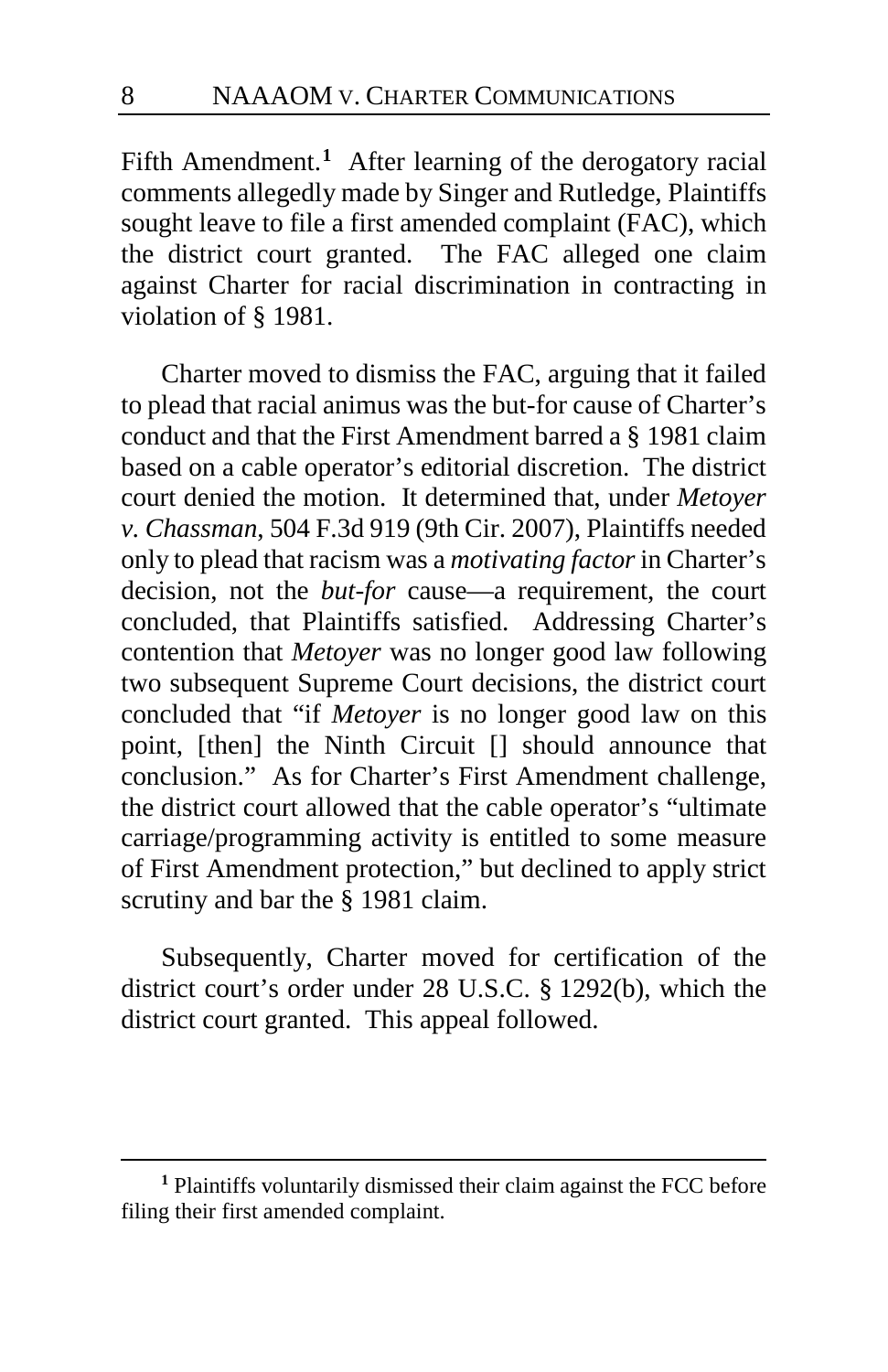#### **STANDARD OF REVIEW AND JURISDICTION**

"We review de novo a district court order denying a motion to dismiss pursuant to Federal Rule of Civil Procedure 12(b)(6)." *Fortyune v. City of Lomita*, 766 F.3d 1098, 1101 (9th Cir. 2014). We have jurisdiction pursuant to 28 U.S.C. § 1292(b).**[2](#page-8-0)**

#### **ANALYSIS**

"Section 1981 offers relief when racial discrimination blocks the creation of a contractual relationship." *Domino's Pizza, Inc. v. McDonald*, 546 U.S. 470, 476 (2006). The statute provides that "[a]ll persons . . . shall have the same right in every State and Territory to make and enforce contracts . . . as is enjoyed by white citizens . . . ." 42 U.S.C. § 1981(a). It further defines "make and enforce contracts" as including "the making, performance, modification, and termination of contracts, and the enjoyment of all benefits, privileges, terms, and conditions of the contractual relationship." *Id.* § 1981(b). The Supreme Court has emphasized that § 1981 reaches both public and "purely private acts of racial discrimination." *Runyon v. McCrary*,

<span id="page-8-0"></span><sup>&</sup>lt;sup>2</sup> "A non-final order may be certified for interlocutory appeal where it 'involves a controlling question of law as to which there is substantial ground for difference of opinion' and where 'an immediate appeal from the order may materially advance the ultimate termination of the litigation.'" *Reese v. BP Expl. (Alaska) Inc.*, 643 F.3d 681, 687–88 (9th Cir. 2011) (quoting 28 U.S.C. § 1292(b)). "Although we defer to the ruling of the motions panel granting an order for interlocutory appeal, 'we have an independent duty to confirm that our jurisdiction is proper.'" *Id.* at 688 (quoting *Kuehner v. Dickinson & Co.*, 84 F.3d 316, 318–19 (9th Cir. 1996)). Here, we are satisfied that the district court and the motions panel of this court correctly concluded that certification under § 1292(b) was appropriate.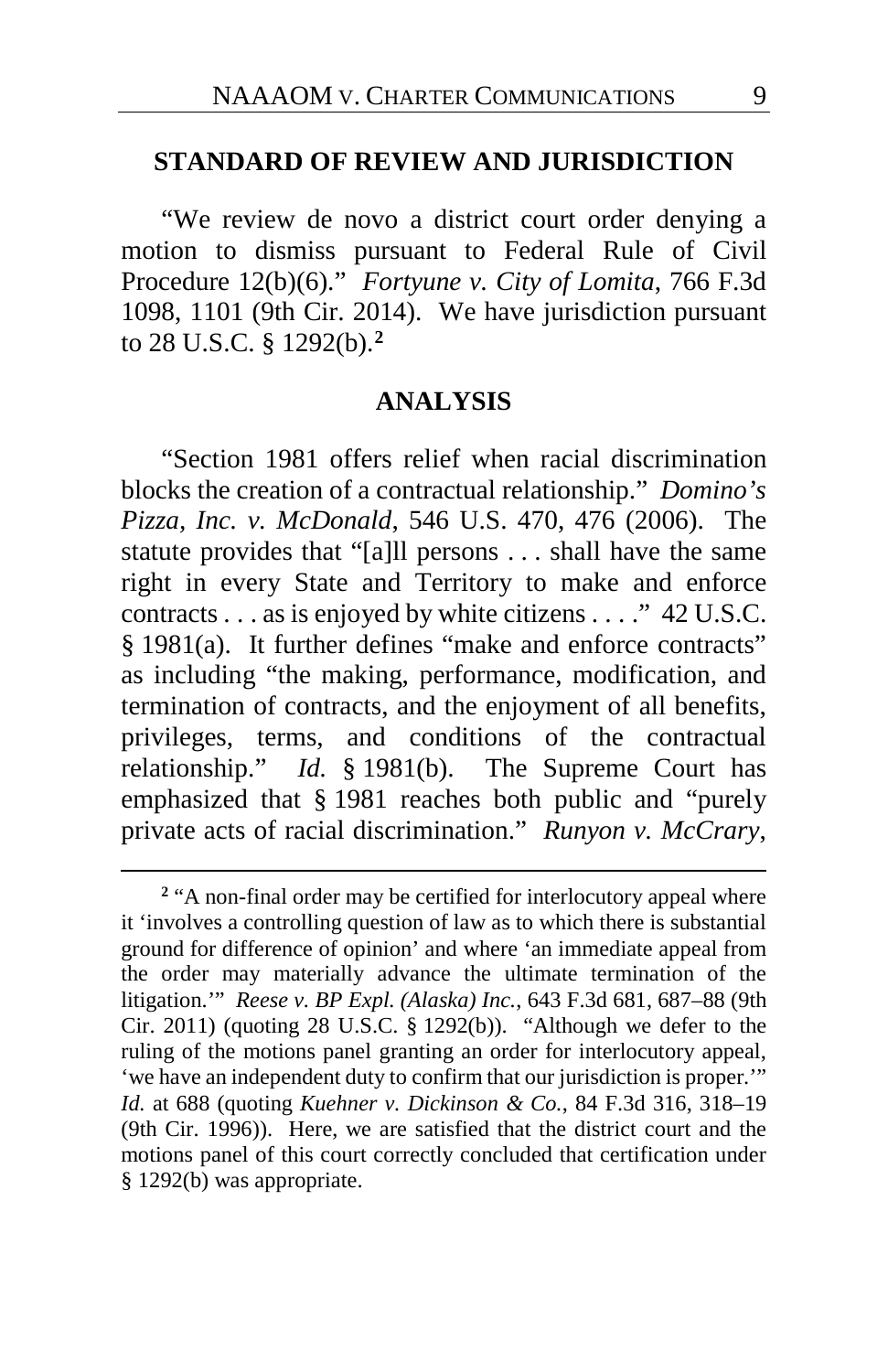427 U.S. 160, 170 (1976); *see also* 42 U.S.C. § 1981(c) ("The rights protected by this section are protected against impairment by nongovernmental discrimination and impairment under color of State law."). However, it "reaches only *purposeful* discrimination." *Gen. Bldg. Contractors Ass'n v. Pennsylvania*, 458 U.S. 375, 389 (1982) (emphasis added).**[3](#page-9-0)**

Charter advances three primary arguments on appeal: the district court applied the wrong causation standard to Plaintiffs' § 1981 claim; Plaintiffs' FAC failed to plead a plausible claim; and the First Amendment bars a § 1981 claim premised on a cable operator's editorial decisions. We will consider each of these arguments in turn.

#### **I. Causation Standard**

 $\overline{a}$ 

Charter argues that the Supreme Court's decisions in two discrimination cases require us to apply a but-for causation standard to § 1981 claims. Although we agree that these precedents necessitate reconsideration of our § 1981 approach, we disagree that the but-for causation standard should be applied.

<span id="page-9-0"></span>**<sup>3</sup>** Although the Supreme Court has not squarely decided whether a corporation may bring suit under § 1981, *see Domino's Pizza*, 546 U.S. at 473 n.1, we have held that a corporation may do so when it "has acquired an imputed racial identity." *Thinket Ink Info. Res., Inc. v. Sun Microsystems, Inc.*, 368 F.3d 1053, 1058–59 (9th Cir. 2004). Thus, as a "100% African American-owned" company that is a "bona fide Minority Business Enterprise," Entertainment Studios can bring a § 1981 claim, even though it is a corporation and not an individual.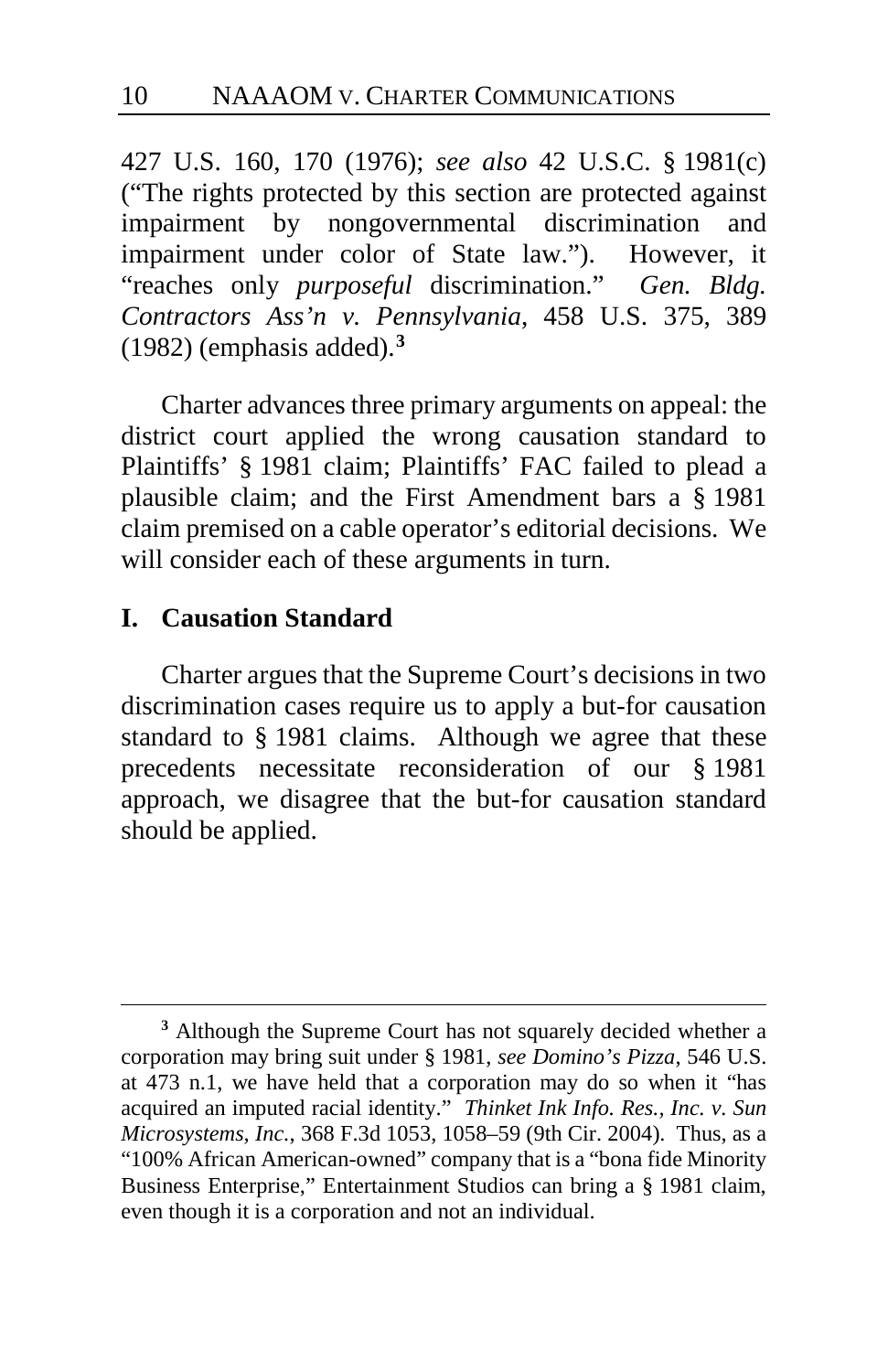#### **A.** *Metoyer* **and the Motivating Factor Standard**

In the past, we have held that "the same legal principles as those applicable in a Title VII disparate treatment case" govern a § 1981 claim. *Metoyer*, 504 F.3d at 930 (quoting *Fonseca v. Sysco Food Servs. of Ariz., Inc.*, 374 F.3d 840, 850 (9th Cir. 2004)). "In a Title VII discrimination case, even an employer who can successfully prove a mixedmotive defense, i.e., he would have made the same decision regarding a particular person without taking race or gender into account, does not escape liability." *Id.* at 931; *see also* 42 U.S.C. § 2000e-2(m) (providing that a plaintiff can prevail in a Title VII disparate treatment case by showing "that race, color, religion, sex, or national origin was a motivating factor for any employment practice, even though other factors also motivated the practice"). Accordingly, we previously ruled that a § 1981 defendant may be held liable even if it had a legitimate reason for its refusal to contract, so long as racial discrimination was a *motivating factor* in that decision.

#### **B.** *Gross* **and** *Nassar*

Charter correctly notes that two Supreme Court decisions cast doubt on the propriety of our application of the Title VII standard to § 1981 claims. In these two cases, the Supreme Court departed from application of the Title VII motivating factor standard, and instead endorsed a but-for causation requirement as applied to two federal statutes: the Age Discrimination in Employment Act (ADEA), *Gross v. FBL Fin. Servs., Inc.*, 557 U.S. 167, 177–78 (2009), and retaliation claims brought under Title VII, *Univ. of Tex. Sw. Med. Ctr. v. Nassar*, 570 U.S. 338, 362–63 (2013). In *Gross*, the Court admonished that "[w]hen conducting statutory interpretation, we 'must be careful not to apply rules applicable under one statute to a different statute without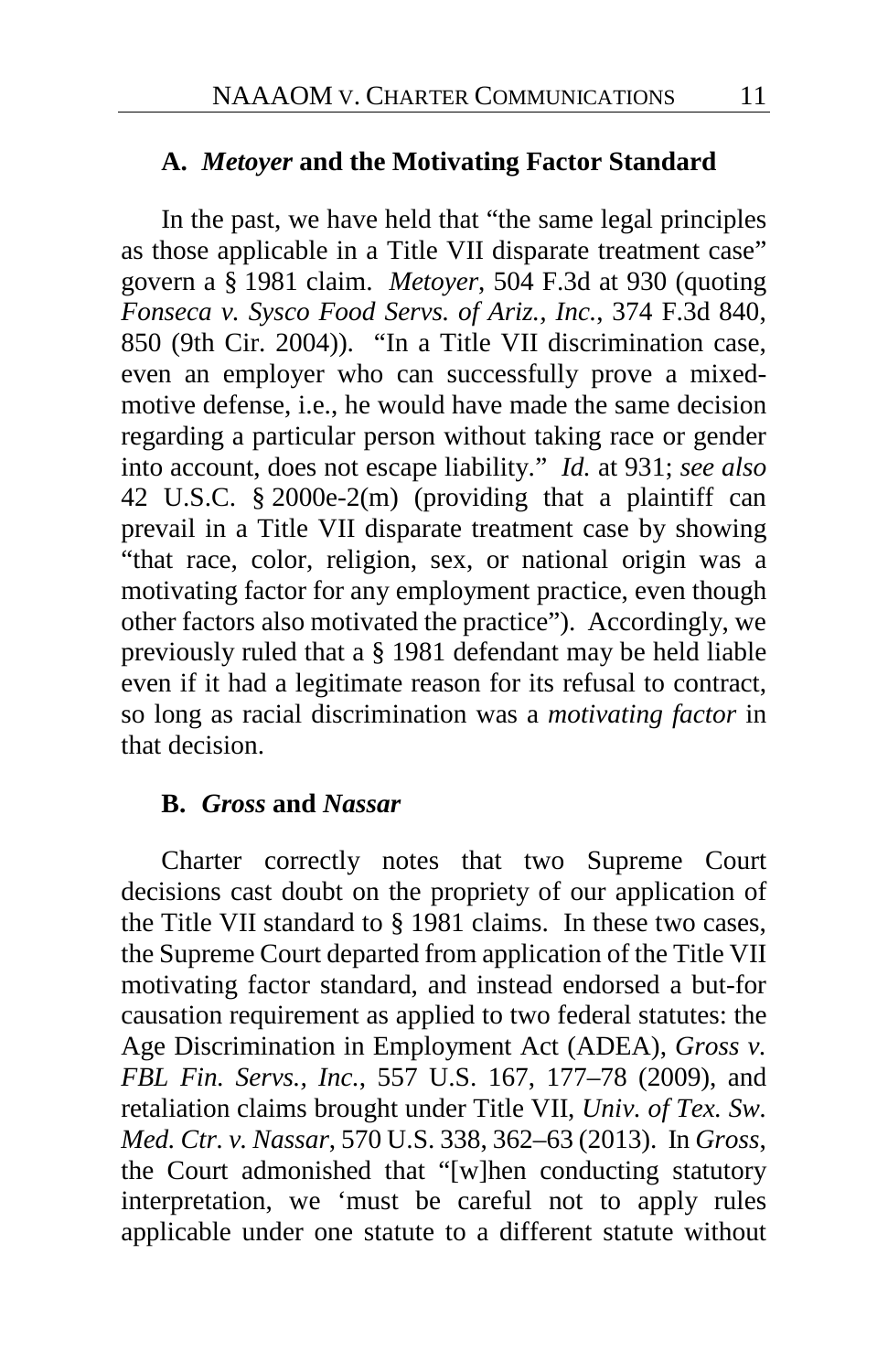careful and critical examination.'" *Gross*, 557 U.S. at 174 (quoting *Fed. Express Corp. v. Holowecki*, 552 U.S. 389, 393 (2008)). That examination did not center on the shared objectives of the statute at issue there and Title VII's antidiscrimination provision—the approach that this court employed in *Metoyer* and its antecedents with regard to § 1981—but instead focused on the statute's text and history:

> Unlike Title VII, the ADEA's text does not provide that a plaintiff may establish discrimination by showing that age was simply a motivating factor. Moreover, Congress neglected to add such a provision to the ADEA when it amended Title VII

> Our inquiry therefore must focus on the text of the ADEA to decide whether it authorizes a mixed-motives age discrimination claim.

*Id.* at 174–75. In *Nassar*, the Court expanded upon this textual analysis, explaining that

> [i]n the usual course, [the causation] standard requires the plaintiff to show "that the harm would not have occurred" in the absence of that is, but for—the defendant's conduct. . . . This, then, is the background against which Congress legislated in enacting Title VII, and these are the default rules it is presumed to have incorporated, absent an indication to the contrary in the statute itself.

570 U.S. at 346–47.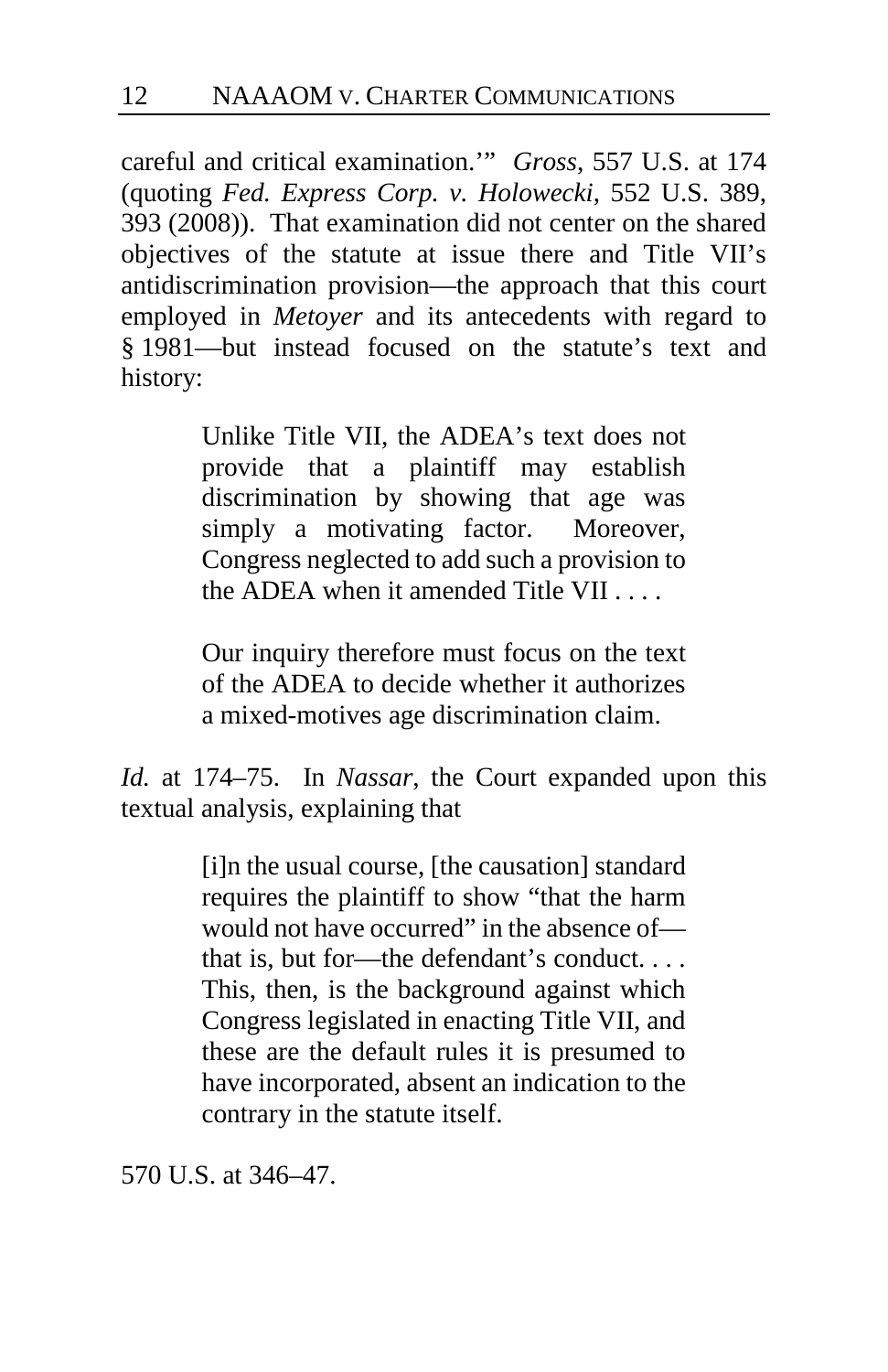In both cases, after analyzing the relevant statutory texts, the Court endorsed the use of a default, but-for causation standard in the application of the statutes being construed a standard from which courts may depart only when the text of a statute permits. *See Gross*, 557 U.S. at 175 n.2 ("[T]he textual differences between Title VII and the ADEA [] prevent us from applying [the motivating factor standard] to federal age discrimination claims."); *Nassar*, 570 U.S. at 352 ("Given the lack of any meaningful textual difference between the text in this statute and the one in *Gross*, the proper conclusion here, as in *Gross*, is that Title VII retaliation claims require proof that the desire to retaliate was the but-for cause of the challenged employment action.").**[4](#page-12-0)**

We conclude that *Metoyer* does not emerge from *Gross* and *Nassar* unscathed. We premised our opinion in *Metoyer* on a determination that "an '[a]nalysis of an employment discrimination claim under § 1981 follows the same legal principles as those applicable in a Title VII disparate treatment case.'" *Metoyer*, 504 F.3d at 934 (alteration in original) (quoting *Fonseca*, 374 F.3d at 850). That opinion

<span id="page-12-0"></span>**<sup>4</sup>** Plaintiffs argue that *Gross* and *Nassar* have no bearing here because of the textual differences between the ADEA, the Title VII retaliation provision, and § 1981. We disagree. Although it is true that the use of the word "because"—which does not appear in § 1981—drove the Court's *results* in those cases, *see Gross*, 557 U.S. at 176–78; *Nassar*, 570 U.S. at 352, the decisions do not hold that the preceding *inquiry* only occurs in cases where a statute features the word "because" or other similar language. Indeed, in *Nassar*, the Court cautioned against reading *Gross* in too narrow a manner. *Nassar*, 570 U.S. at 351 ("In *Gross*, the Court was careful to restrict its analysis to the statute before it and withhold judgment on the proper resolution of a case, such as this, which arose under Title VII rather than the ADEA. But the particular confines of *Gross* do not deprive it of all persuasive force.").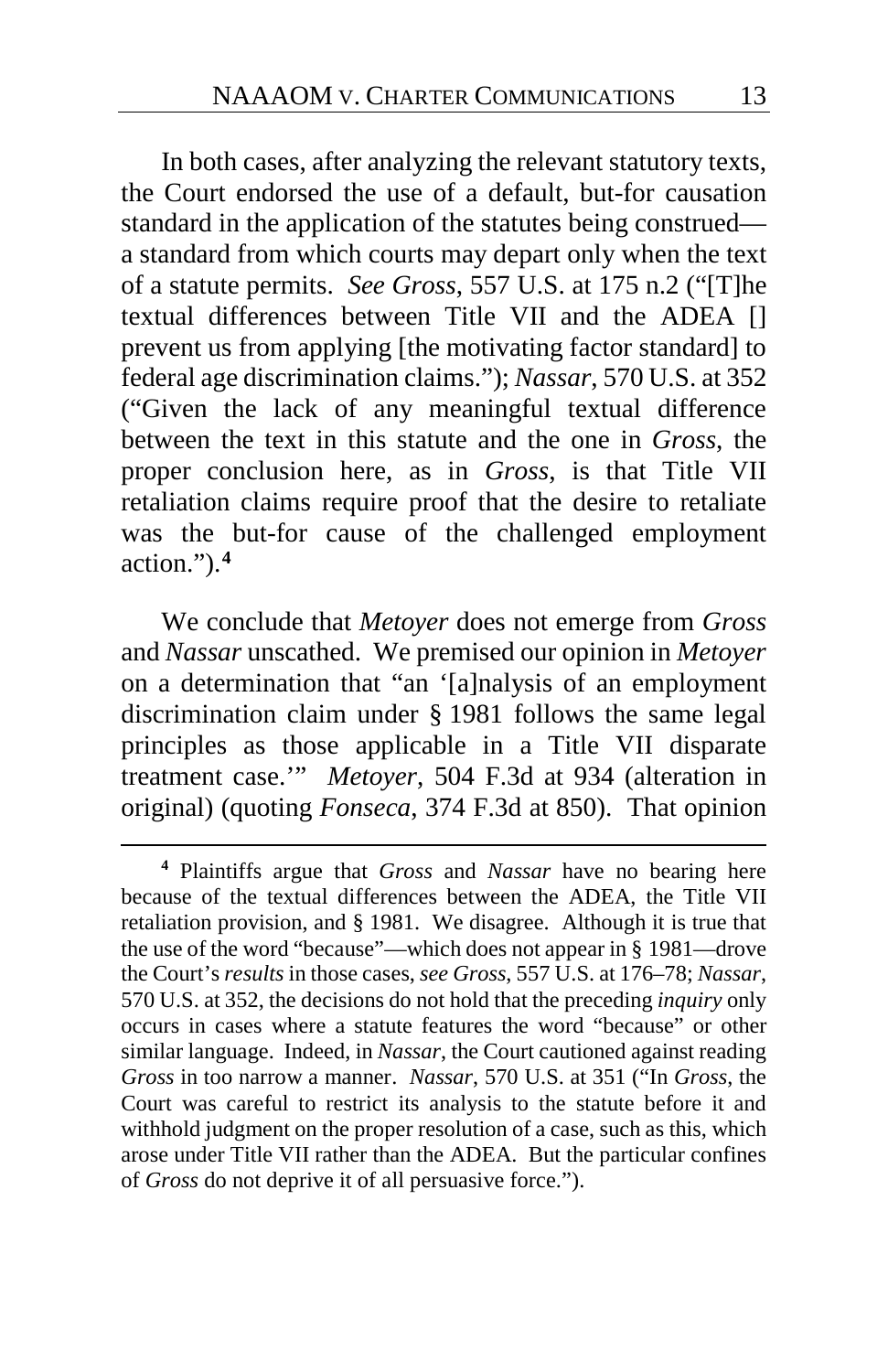followed a line of cases in which this court applied Title VII's causation standard to § 1981 cases because both statutes sought to combat intentional discrimination.**[5](#page-13-0)** This approach is incompatible with *Gross*, which suggests that, rather than borrowing the causation standard from Title VII's disparate treatment provision and applying it to § 1981 because both are antidiscrimination statutes, we must instead focus on the text of § 1981 to see if it permits a mixed-motive claim. *See Gross*, 557 U.S. at 174–75.**[6](#page-13-1)**

#### **C. Departing from** *Metoyer*

 $\overline{a}$ 

Although not addressed by the parties, a departure from *Metoyer* is permissible here under our opinion in *Miller v. Gammie*, which held that a higher court ruling is controlling when it has "undercut the theory or reasoning underlying the prior circuit precedent in such a way that the cases are clearly irreconcilable." 335 F.3d 889, 900 (9th Cir. 2003) (en banc).

<span id="page-13-1"></span>**<sup>6</sup>** As another circuit court has concluded, "No matter the shared goals and methods of two laws, [*Gross*] explains that we should not apply the substantive causation standards of one anti-discrimination statute to other anti-discrimination statutes when Congress uses distinct language to describe the two standards." *Lewis v. Humboldt Acquisition Corp.*, 681 F.3d 312, 318–19 (6th Cir. 2012) (en banc).

<span id="page-13-0"></span>**<sup>5</sup>** *See, e.g.*, *Fonseca*, 374 F.3d at 850 ("Analysis of an employment discrimination claim under § 1981 follows the same legal principles as those applicable in a Title VII disparate treatment case. Both require proof of discriminatory treatment and the same set of facts can give rise to both claims." (citation omitted)); *Manatt v. Bank of Am., NA*, 339 F.3d 792, 797–98 (9th Cir. 2003) ("We also recognize that those legal principles guiding a court in a Title VII dispute apply with equal force in a § 1981 action."); *EEOC v. Inland Marine Indus.*, 729 F.2d 1229, 1233 n.7 (9th Cir. 1984) ("A plaintiff must meet the same standards in proving a § 1981 claim that he must meet in establishing a disparate treatment claim under Title VII; that is, he must show discriminatory intent." (citing *Gen. Bldg. Contractors Ass'n*, 458 U.S. at 391)).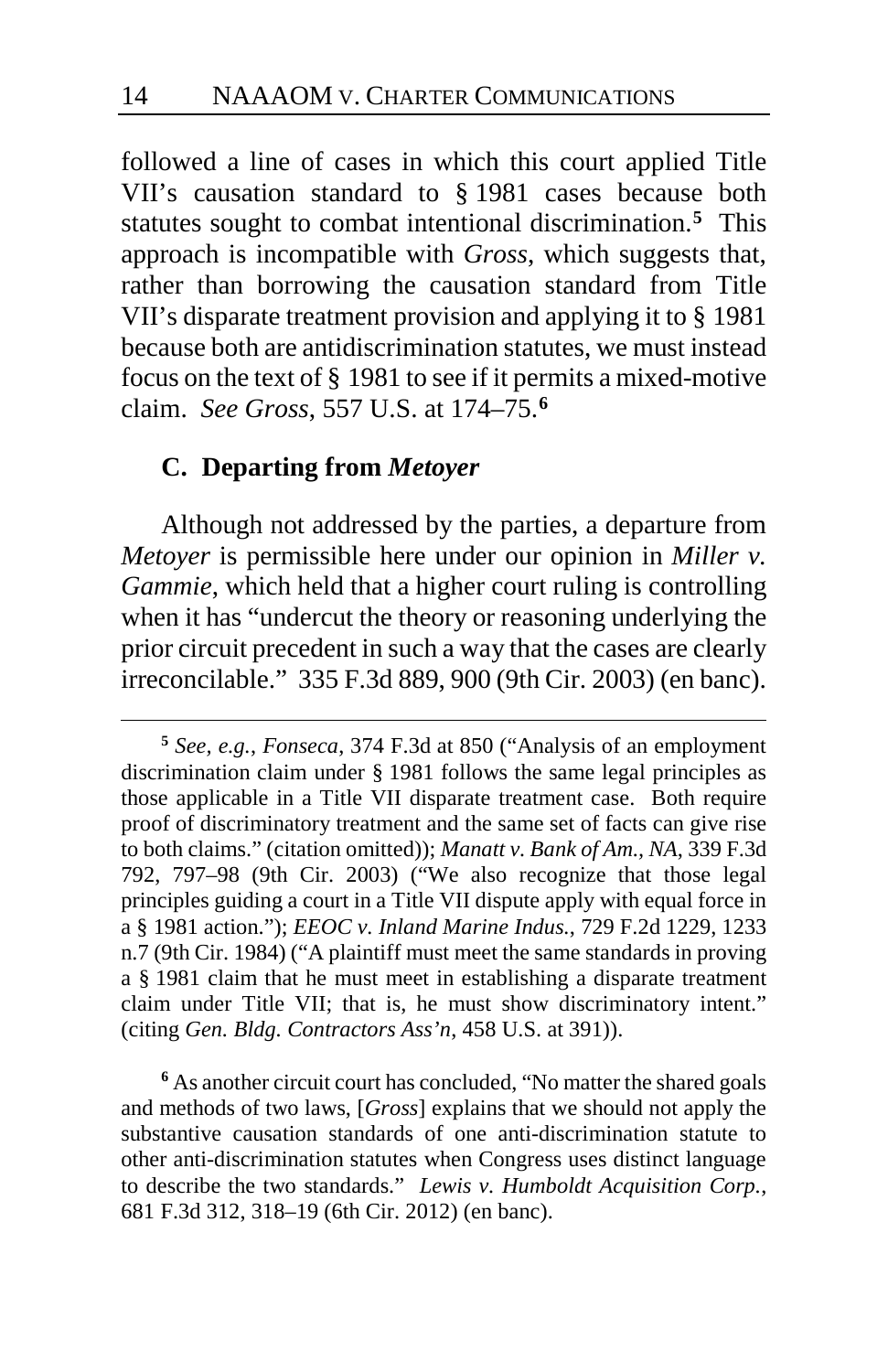*Gross* and *Nassar* are fairly clear that our approach in *Metoyer*—borrowing the causation standard of Title VII's discrimination provision and applying it to § 1981 due to the statutes' shared objectives, without considering § 1981's text—is not permitted. *See Nassar*, 570 U.S. at 350–51; *Gross*, 557 U.S. at 175–75 ("Our inquiry therefore must focus *on the text of the ADEA* to decide whether it authorizes a mixed-motives age discrimination claim." (emphasis added)).

Furthermore, in *Gross*, the Supreme Court determined that borrowing the Title VII causation standard was inappropriate in ADEA cases because 1) unlike Title VII's disparate treatment provision, the text of the ADEA did not explicitly provide that "a plaintiff may establish discrimination by showing that [the protected characteristic] was simply a motivating factor," and 2) the ADEA was not amended to include a motivating factor standard even though it was amended contemporaneously with Title VII. 557 U.S. at 174–75. Because § 1981 shares these two characteristics with the ADEA,<sup>[7](#page-14-0)</sup> and because the Court determined that Title VII's standard could not be adopted in the ADEA context, *Gross* alone undermines *Metoyer* to the point of irreconcilability.

### **D. Section 1981's Text**

 $\overline{a}$ 

Accordingly, rather than adopting Title VII's motivating factor standard in this case, we must instead look to the text

<span id="page-14-0"></span>**<sup>7</sup>** Like Title VII and the ADEA, § 1981 was amended as part of the Civil Rights Act of 1991. *See* Pub. L. No. 102-166, 105 Stat. 1071, 1071–72 (1991).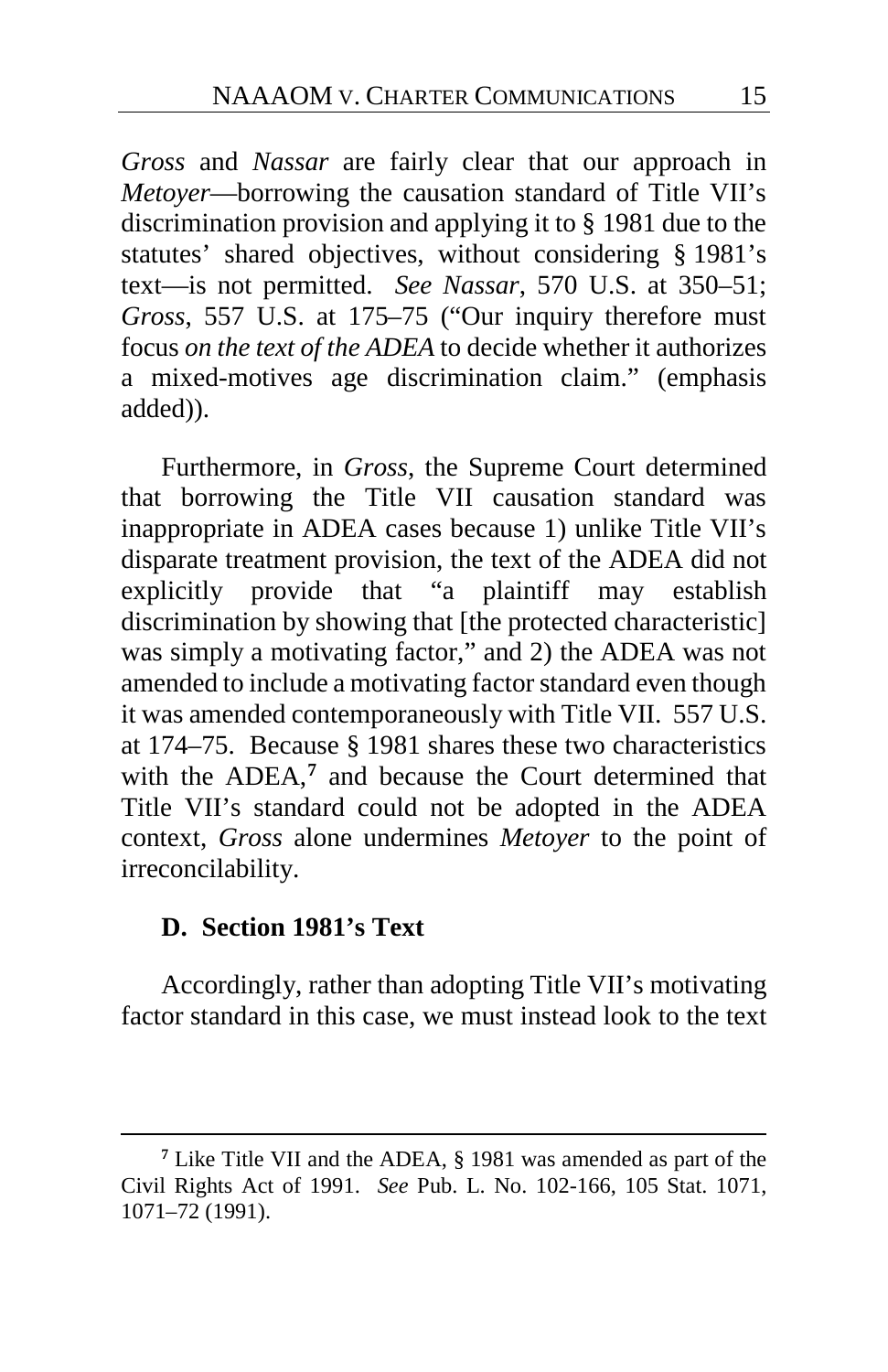of § 1981 to determine whether it permits a departure from the but-for causation standard.

Section 1981 guarantees "the same right" to contract "as is enjoyed by white citizens." 42 U.S.C. § 1981(a). This is distinctive language, quite different from the language of the ADEA and Title VII's retaliation provision, both of which use the word "because" and therefore explicitly suggest butfor causation. Charter contends that the most natural understanding of the "same right" language is also but-for causation. We disagree and are persuaded by the reasoning of the Third Circuit in *Brown v. J. Kaz, Inc.*, 581 F.3d 175 (3d Cir. 2009). There, albeit in dicta and without formally resolving the issue, the court reasoned that "[i]f race plays any role in a challenged decision by a defendant, the plain terms of the statutory text suggest the plaintiff has made out a prima facie case that section 1981 was violated because the plaintiff has not enjoyed 'the same right' as other similarly situated persons." *Id.* at 182 n.5; *see also St. Ange v. ASML, Inc.*, No. 3:10-cv-00079-WWE, 2015 WL 7069649, at \*2 (D. Conn. Nov. 13, 2015) ("Where race discrimination is a motivating factor in an adverse employment decision, the subject of the discrimination has not enjoyed the same right to the full and equal benefit of the law.").

If discriminatory intent plays *any* role in a defendant's decision not to contract with a plaintiff, even if it is merely one factor and not the sole cause of the decision, then that plaintiff has not enjoyed the *same right* as a white citizen. This, we conclude, is the most natural reading of § 1981. Therefore, unlike the ADEA or Title VII's retaliation provision, § 1981's text permits an exception to the default but-for causation standard by virtue of "an indication to the contrary in the statute itself." *Nassar*, 570 U.S. at 347.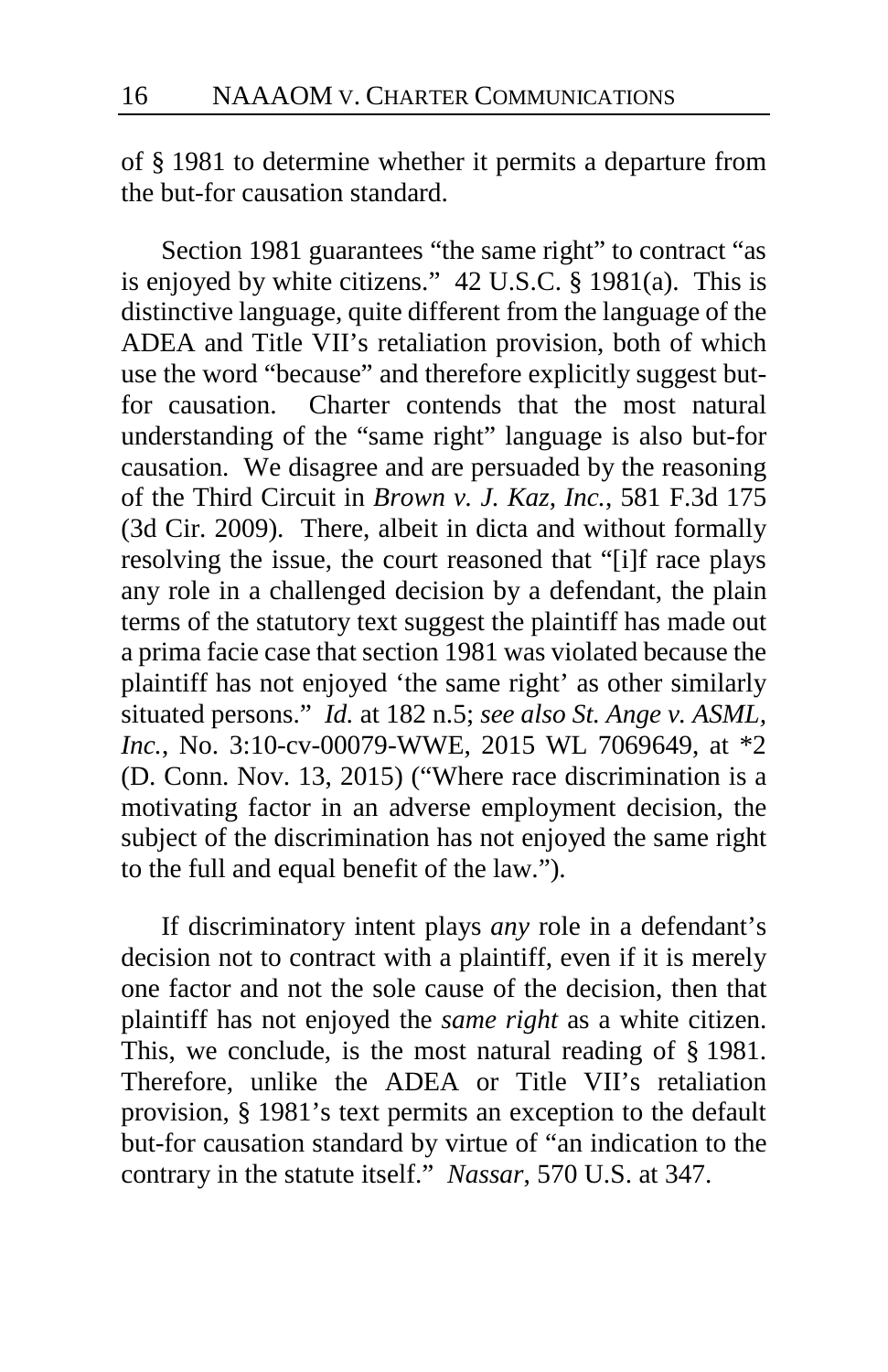Accordingly, mixed-motive claims are cognizable under § 1981. Even if racial animus was not the but-for cause of a defendant's refusal to contract, a plaintiff can still prevail if she demonstrates that discriminatory intent was a factor in that decision such that she was denied the same right as a white citizen.

### **II. Plausibility of Plaintiffs' § 1981 Claim**

Having determined that a plaintiff in a § 1981 action need only prove that discriminatory intent was a factor in and not necessarily the but-for cause of—a defendant's refusal to contract, we must now determine whether Plaintiffs pleaded a plausible claim for relief in their FAC. We conclude that they did. Plaintiffs' allegations regarding Charter's treatment of Entertainment Studios, and its differing treatment of white-owned companies, are sufficient to state a viable claim pursuant to § 1981.

## **A. Allegations of Disparate Treatment**

Plaintiffs' FAC alleged various instances of contradictory, disingenuous, and disrespectful behavior on the part of Charter and its executives. These allegations include: a pattern of declining and delaying meetings with Entertainment Studios, combined with a refusal to contract despite presenting intimations to the contrary; the offering of "provably false" explanations for its reluctance to carry Entertainment Studios' channels; and Singer's repeated misleading and insulting communications with Entertainment Studios. We acknowledge that, even when considered in the light most favorable to Plaintiffs, these claims alone would not constitute a plausible § 1981 claim. Corporate red tape, inconsistent decision-making among network leadership, and even boorish executives are not themselves necessarily indicative of discrimination.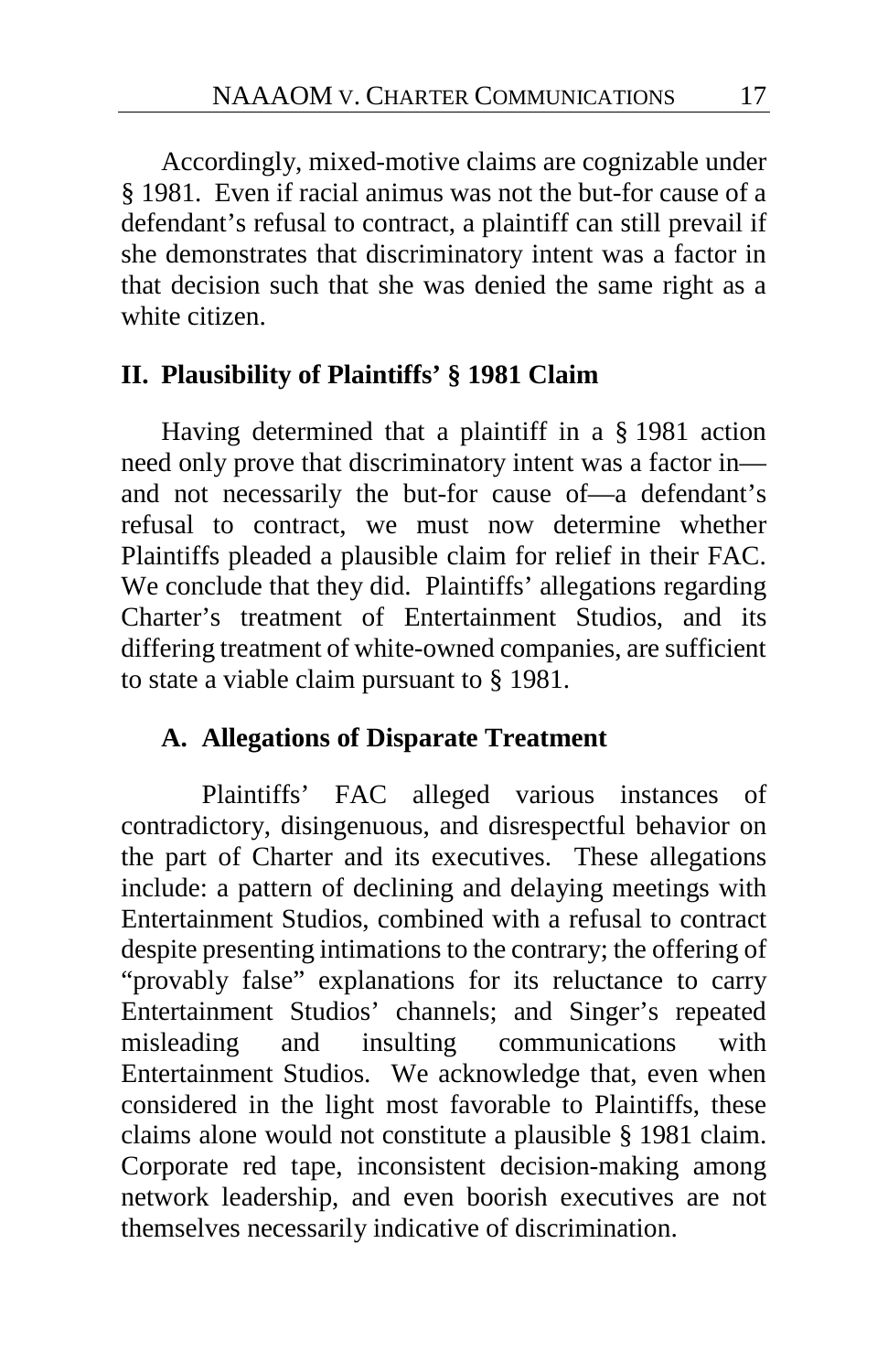However, Plaintiffs supplemented these claims by pleading that white-owned companies were not treated similarly. For example, the FAC stated that, although Charter informed Entertainment Studios that bandwidth and operational demands prevented carriage of the latter's channels, Charter secured contracts with "white-owned, lesser-known" networks during the same period.**[8](#page-17-0)** Charter also allegedly pointed to Entertainment Studios' tracking model as a ground for refusing to contract, while simultaneously accepting white-owned channels that used the same model. Plaintiffs further alleged that Charter's CEO, Rutledge, refused to meet with Entertainment Studios' African-American owner, Allen, despite meeting with the heads of white-owned programmers during the same time

<span id="page-17-0"></span>**<sup>8</sup>** Charter argues that we cannot infer disparate treatment from these allegations because "[t]he complaint fails to allege any facts whatsoever showing that [Entertainment Studios'] channels are 'similarly situated' to the channels Charter added (or expanded) in respects such as content, quality, popularity, viewer demand, or any objective metric relevant to a carriage decision." It is true that, in order for us to infer discriminatory intent from these allegations of disparate treatment, we would need to conclude that the white-owned channels were similarly situated to Entertainment Studios'. *See, e.g.*, *Lindsey v. SLT L.A., LLC*, 447 F.3d 1138, 1147 (9th Cir. 2006). It is also true that television networks can vary widely in terms of content, quality, and appeal. *See Herring Broad., Inc. v. FCC*, 515 F. App'x 655, 656–57 (9th Cir. 2013) (exploring various ways in which television networks can differ). However, such a thorough comparison of channels would require a factual inquiry that is inappropriate in reviewing a 12(b)(6) motion. *See Earl v. Nielsen Media Research, Inc.*, 658 F.3d 1108, 1114–15 (9th Cir. 2011) (describing the fact-intensive, context-dependent analysis needed to determine whether individuals are similarly situated in the related context of employment discrimination). At this stage of the litigation, we must accept as true Plaintiffs' assertions that other, lesser-known, white-owned networks were selected for carriage at the same time that Charter refused to carry Entertainment Studios' offerings.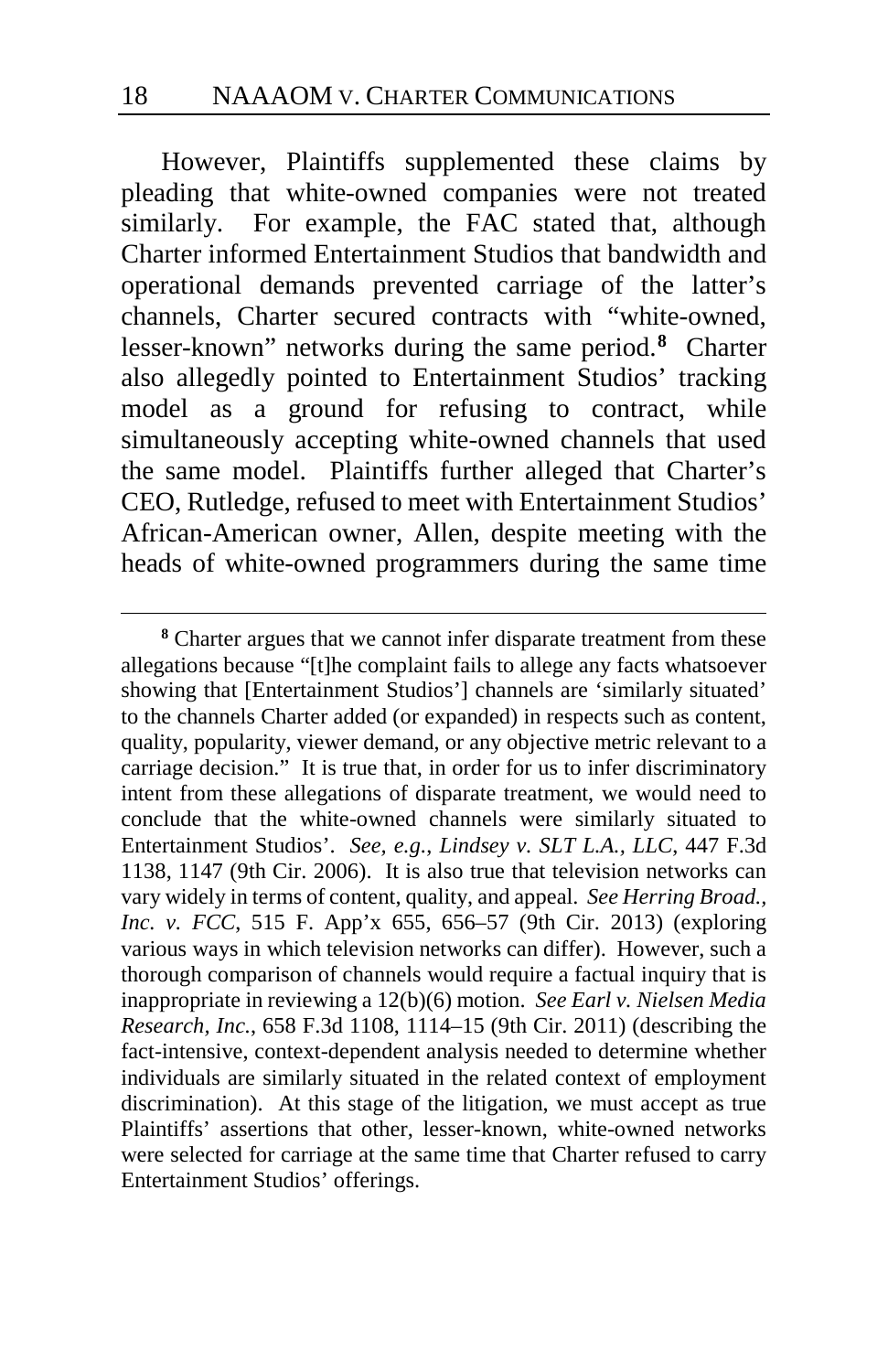period. We conclude that these allegations, when accepted as true and viewed in the light most favorable to Plaintiffs, are sufficient under § 1981 to plausibly claim that Charter denied Entertainment Studios the same right to contract as white-owned companies.**[9](#page-18-0)**

### **B. Charter's Race-Neutral Explanations**

Charter contends that we cannot ignore the legitimate, race-neutral explanations for its conduct that are, admittedly, present on the face of the FAC. These business justifications include limited bandwidth, timing concerns, and other operational considerations. However, at this stage, we are not permitted to weigh evidence and determine whether the explanations proffered by Plaintiffs or Charter are ultimately more persuasive. Instead, we have explained that "[i]f there are two alternative explanations, one advanced by defendant and the other advanced by plaintiff, both of which are plausible, plaintiff's complaint survives a motion to dismiss under Rule 12(b)(6). Plaintiff's complaint may be dismissed only when defendant's plausible alternative explanation is so convincing that plaintiff's explanation is *im*plausible." *Starr v. Baca*, 652 F.3d 1202, 1216 (9th Cir. 2011).

<span id="page-18-0"></span>**<sup>9</sup>** Furthermore, Plaintiffs' FAC also included direct allegations of racial animus: specifically, the racially charged comments allegedly made by Singer and Rutledge, both of whom were high-ranking Charter decision-makers. Notably, neither of these incidents occurred in the context of Entertainment Studios' attempts to secure a carriage contract with Charter, and they can therefore serve only as circumstantial evidence of discriminatory animus. *See, e.g.*, *Godwin v. Hunt Wesson, Inc.*, 150 F.3d 1217, 1221 (9th Cir. 1998); *Nesbit v. Pepsico, Inc.*, 994 F.2d 703, 705 (9th Cir. 1993). However, circumstantial evidence of discrimination is still evidence, and is particularly compelling here when combined with the allegations of disparate treatment contained elsewhere in the FAC.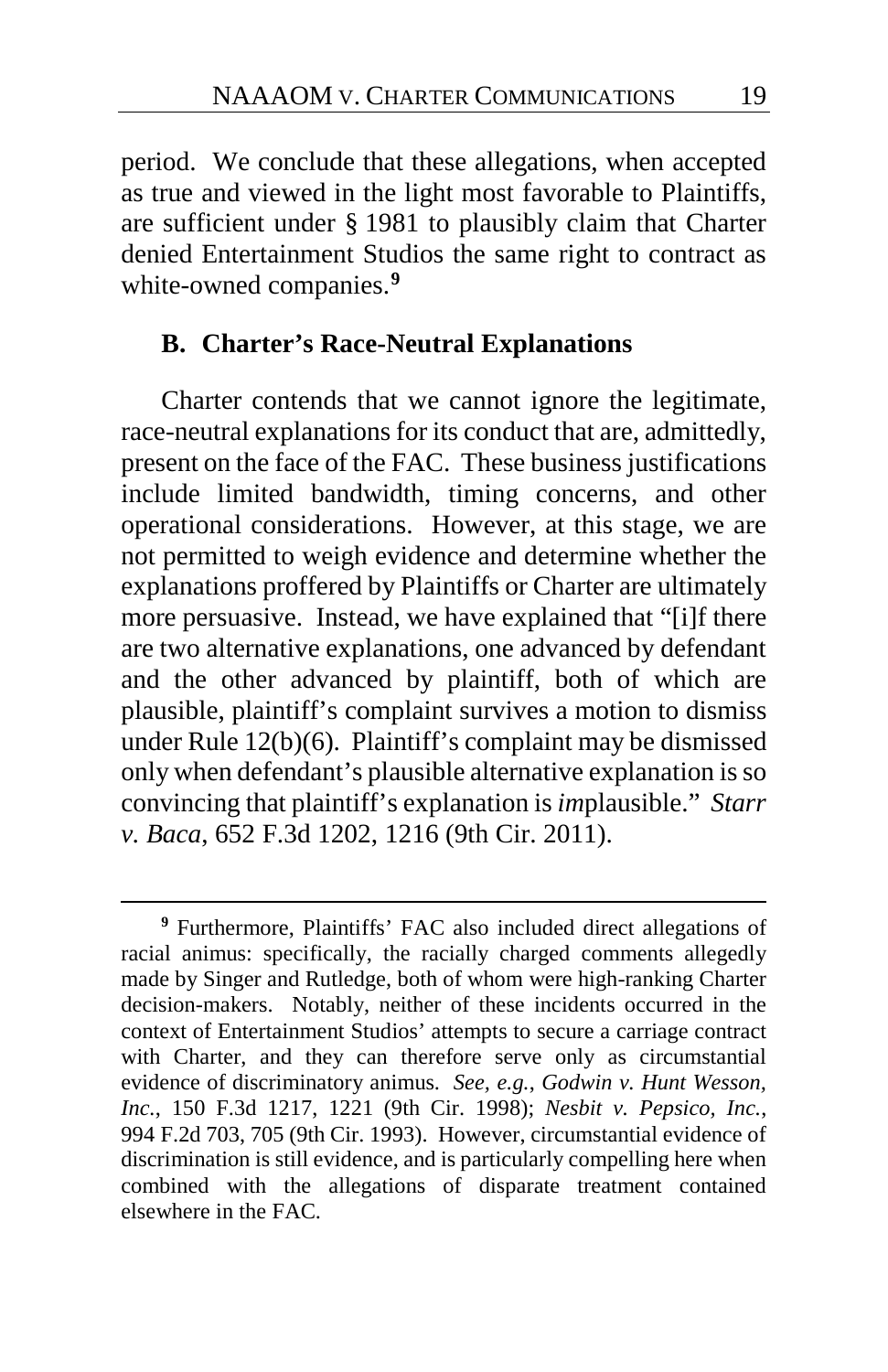Here, it is plausible that Charter's conduct was attributable wholly to legitimate, race-neutral considerations. But we cannot conclude, based only on the allegations in the FAC, construed in the light most favorable to Plaintiffs, that those alternative explanations are so compelling as to render Plaintiffs' allegations of discriminatory intent *im*plausible. This is especially true given that Plaintiffs' allegations of disparate treatment and disingenuous statements suggest that Charter's race-neutral explanations lack credibility. *See Desert Palace, Inc. v. Costa*, 539 U.S. 90, 100 (2003) ("[E]vidence that a defendant's explanation for an employment practice is 'unworthy of credence' is 'one form of *circumstantial evidence* that is probative of intentional discrimination.'" (quoting *Reeves v. Sanderson Plumbing Prods., Inc.*, 530 U.S. 133, 147 (2000))). In short, we can infer from the allegations in the FAC that discriminatory intent played at least some role in Charter's refusal to contract with Entertainment Studios, thus denying the latter the same right to contract as a white-owned company. Charter's raceneutral explanations for its conduct are not so convincing as to render Plaintiffs' theory implausible.**[10](#page-19-0)**

[w]hen faced with two possible explanations, only one of which can be true and only one of which results in liability, plaintiffs cannot offer allegations that are "merely consistent with" their favored explanation but are also consistent with the alternative explanation. Something more is needed, such as facts tending to exclude the possibility that the alternative explanation

<span id="page-19-0"></span>**<sup>10</sup>** Charter also relies in part on *In re Century Aluminum Co. Securities Litigation*, in which we held that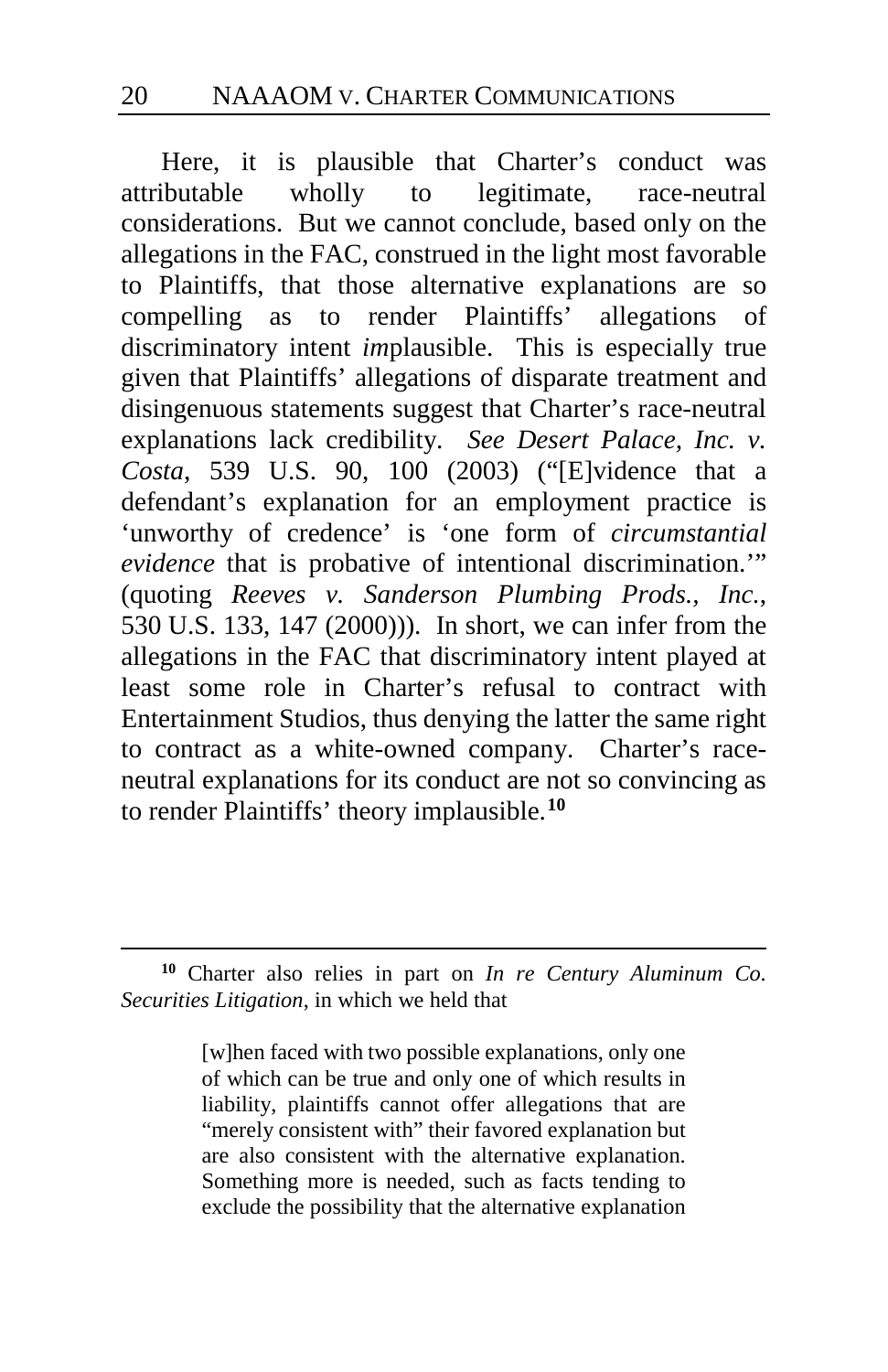#### **III. First Amendment**

Finally, Charter argues that Plaintiffs' § 1981 claim is barred by the First Amendment because laws of general applicability cannot be used "to force cable companies to accept channels they do not wish to carry." We disagree and conclude that the First Amendment does not bar Plaintiffs' claim.**[11](#page-20-0)**

> is true, in order to render plaintiffs' allegations plausible within the meaning of *Iqbal* and *Twombly*.

729 F.3d 1104, 1108 (9th Cir. 2013) (citations omitted) (quoting *Ashcroft v. Iqbal*, 556 U.S. 662, 678 (2009)). However, *Century Aluminum* is not particularly persuasive here because we are not confronted with two mutually exclusive possibilities. It is entirely possible that Charter was motivated by both race-neutral business concerns *and* discriminatory intent—a scenario that, given the applicable causation standard, would still give rise to a viable claim under § 1981. Because both parties' explanations can logically coexist, we conclude that *Starr*, not *Century Aluminum*, provides the proper framework for our analysis. Plaintiffs therefore do not need to provide facts "tending to exclude" Charter's theory of the case; it is sufficient under *Starr* that Plaintiffs' explanation is not implausible.

<span id="page-20-0"></span>**<sup>11</sup>** We note that our analysis here is limited to cases of discriminatory contracting based on a plaintiff's *race*, not contracting based on a plaintiff's *viewpoint*. A bookstore's choice of which books to stock on its shelves, or a theater owner's decision about which productions to stage, or a cable operator's selection of certain perspectives to air, are decisions based on content, and not necessarily on the racial identities of the parties with which they contract (or refuse to contract). Here, by contrast, Plaintiffs plausibly pleaded that Charter refused to contract with Entertainment Studios due to racial animus, and they must ultimately prove that Entertainment Studios' racial identity, separate and apart from the underlying content of its programming, was a factor in Charter's decision. Accordingly, our First Amendment analysis is limited to cases involving racially discriminatory contracting that incidentally impacts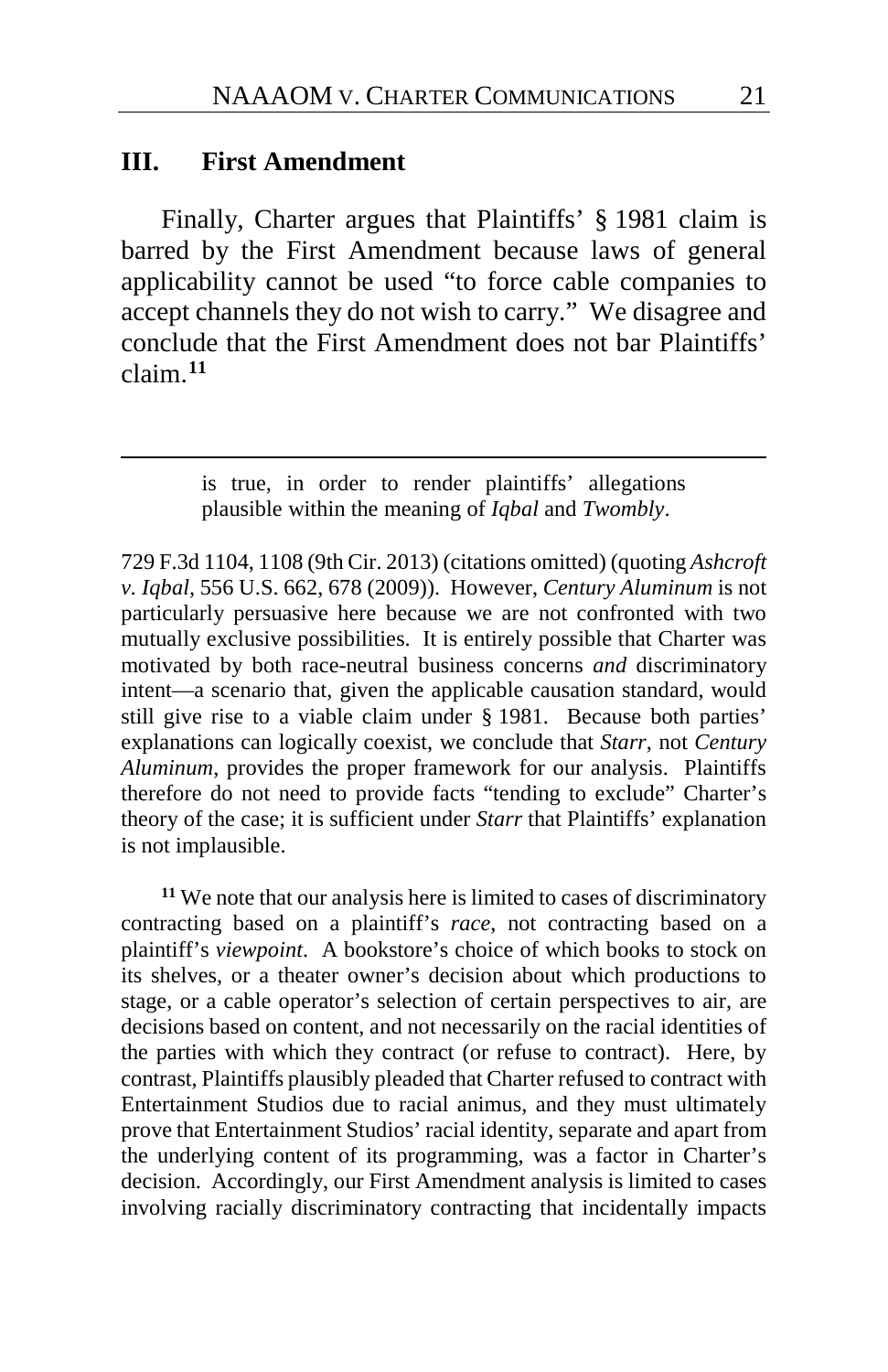The Supreme Court has held that "[c]able programmers and cable operators engage in and transmit speech, and they are entitled to the protection of the speech and press provisions of the First Amendment." *Turner Broad. Sys., Inc. v. FCC*, 512 U.S. 622, 636 (1994); *see also Hurley v. Irish-Am. Gay, Lesbian & Bisexual Grp. of Boston*, 515 U.S. 557, 570 (1995) ("Cable operators . . . are engaged in protected speech activities even when they only select programming originally produced by others."). Because Plaintiffs' claim implicates the First Amendment, we must determine the appropriate standard of review for our analysis.

Here, there is some ambiguity as to whether rational basis review or a heightened form of scrutiny ought to be applied. Normally, laws of general applicability that regulate *conduct* and not *speech*—such as § 1981—trigger only rational basis review. *See, e.g.*, *Rumsfeld v. Forum for Acad. & Institutional Rights, Inc.*, 547 U.S. 47, 62 (2006) ("Congress . . . can prohibit employers from discriminating in hiring on the basis of race. The fact that this will require an employer to take down a sign reading 'White Applicants Only' hardly means that the law should be analyzed as one regulating the employer's speech rather than conduct."); *Cohen v. Cowles Media Co.*, 501 U.S. 663, 670–71 (1991) (permitting application of a generally applicable law that had an incidental effect on speech and contrasting it with laws that "define[] the content of publications that would trigger liability").

speech, and should not be construed as applying to cases where a refusal to contract is instead based solely on the viewpoint or substance of a plaintiff's content or message.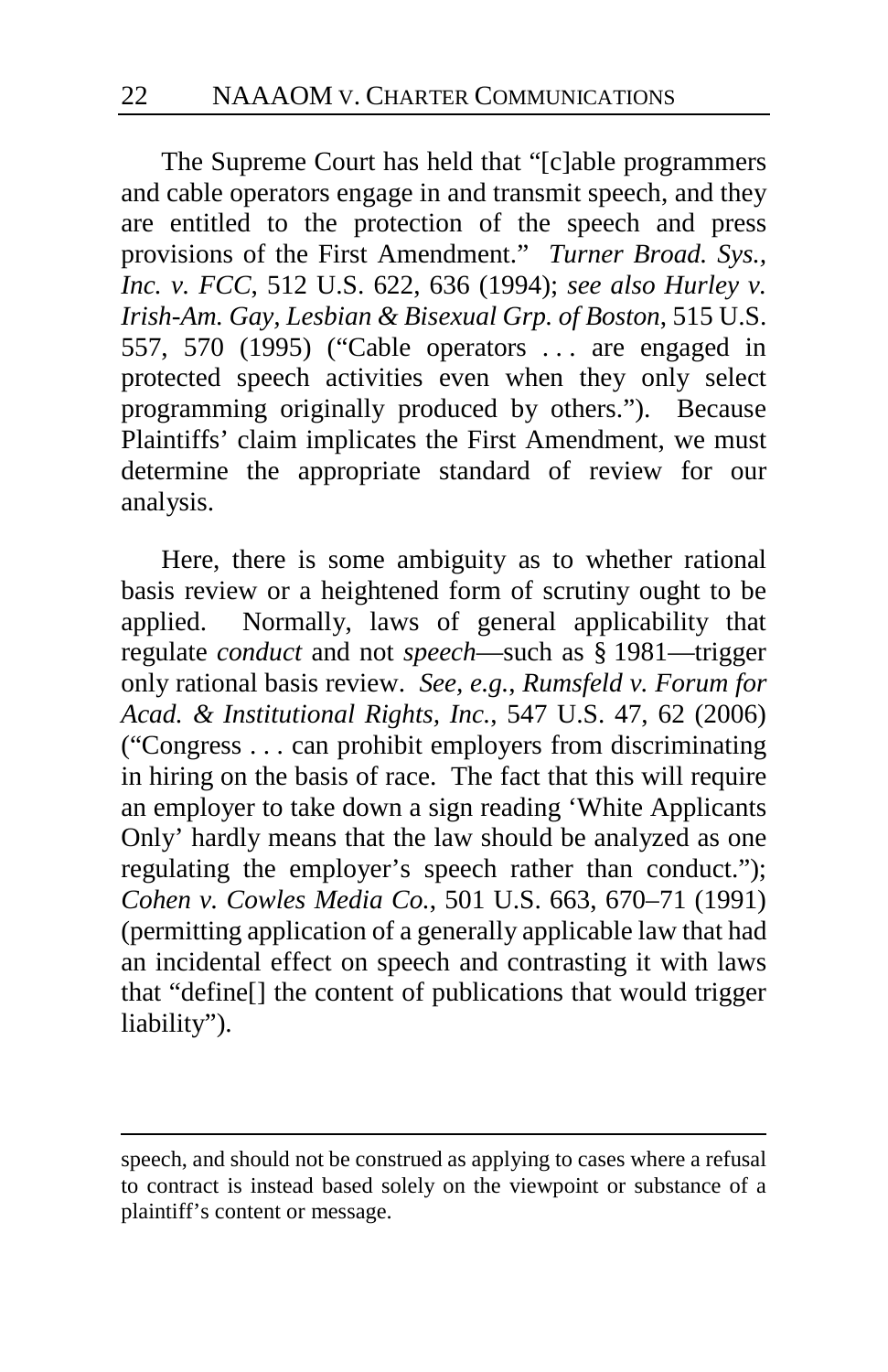In *Hurley*, however, the Supreme Court explained that even generally applicable laws directed at conduct rather than speech *might* implicate the First Amendment "[w]hen the law is applied to expressive activity" in a way that "require[s] speakers to modify the content of their expression to whatever extent beneficiaries of the law choose to alter it with messages of their own." 515 U.S. at 578; *see also Turner Broad.*, 512 U.S. at 640–41 (noting that "the enforcement of a generally applicable law may or may not be subject to heightened scrutiny under the First Amendment" and contrasting *Cohen*, where enforcement of a law did not directly impact expressive conduct, with *Barnes v. Glen Theatre, Inc.*, 501 U.S. 560, 566–67 (1991), where expressive conduct was directly implicated). Here, we conclude that resolution of this issue is not required, since Plaintiffs' § 1981 claim survives even a heightened standard of review.

Contrary to Charter's position, the fact that cable operators engage in expressive conduct when they select which networks to carry does *not* automatically require the application of strict scrutiny in this case. If § 1981 is a content-neutral statute, then, at most, it would be subject to intermediate scrutiny. *See Turner Broad.*, 512 U.S. at 642 ("[R]egulations that are unrelated to the content of speech are subject to an intermediate level of scrutiny."). Accordingly, § 1981 would pass muster under the First Amendment if it is content-neutral and if "it furthers an important or substantial governmental interest; if the governmental interest is unrelated to the suppression of free expression; and if the incidental restriction on alleged First Amendment freedoms is no greater than is essential to the furtherance of that interest." *Id.* at 662 (quoting *United States v. O'Brien*, 391 U.S. 367, 377 (1968)).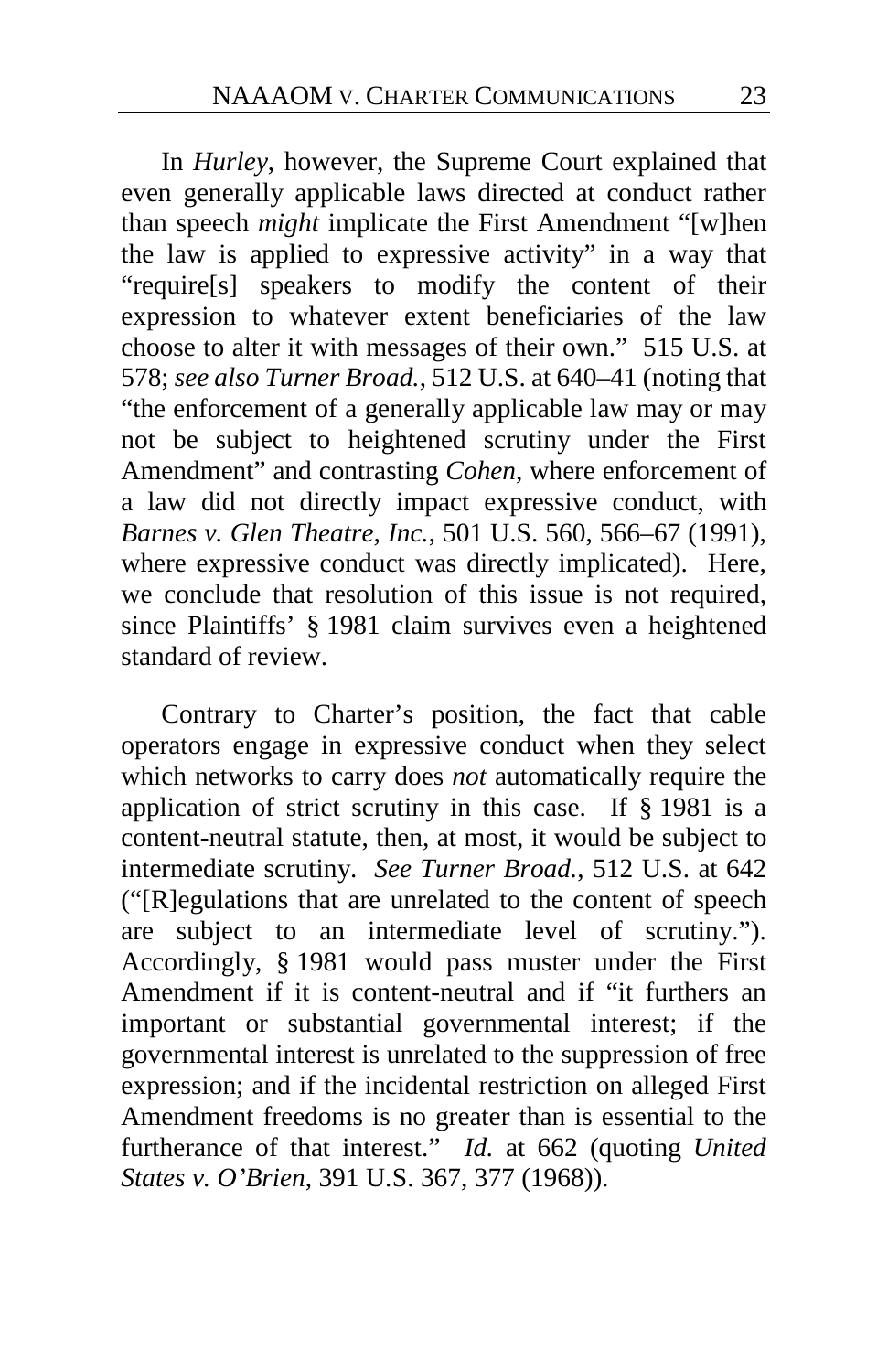#### **A. Content Neutrality**

Section 1981 does not seek to regulate the *content* of Charter's conduct, but only the manner in which it reaches its editorial decisions—which is to say, free of discriminatory intent. It is therefore "justified without reference to the content of the regulated speech." *Clark v. Cmty. for Creative Non-Violence*, 468 U.S. 288, 293 (1984). Just as "[n]othing in the [statute]" at issue in *Turner Broadcasting* "imposes a restriction, penalty, or burden by reason of the views, programs, or stations the cable operator has selected or will select," 512 U.S. at 644, nothing in § 1981 punishes a defendant for the content of its programming. Section 1981 prohibits Charter from discriminating against networks on the basis of race. This prohibition has no connection to the viewpoint or content of any channel that Charter chooses or declines to carry. *See Alpha Delta Chi-Delta Chapter v. Reed*, 648 F.3d 790, 801 (9th Cir. 2011) ("[A]ntidiscrimination laws intended to ensure equal access to the benefits of society serve goals 'unrelated to the suppression of expression' and are neutral as to both content and viewpoint." (quoting *Roberts v. U.S. Jaycees*, 468 U.S. 609, 624 (1984))). Because it does not rely upon the content of Charter's expressive conduct, § 1981 is content-neutral.

### **B. Narrow Tailoring and Government Interest**

Next, to satisfy intermediate scrutiny, a content-neutral statute must be "narrowly tailored to serve a significant governmental interest." *Clark*, 468 U.S. at 293. The Supreme Court has regularly emphasized that the prevention of racial discrimination is a compelling government interest. *See, e.g.*, *Burwell v. Hobby Lobby Stores, Inc.*, 134 S. Ct. 2751, 2783 (2014) ("The Government has a compelling interest in providing an equal opportunity to participate in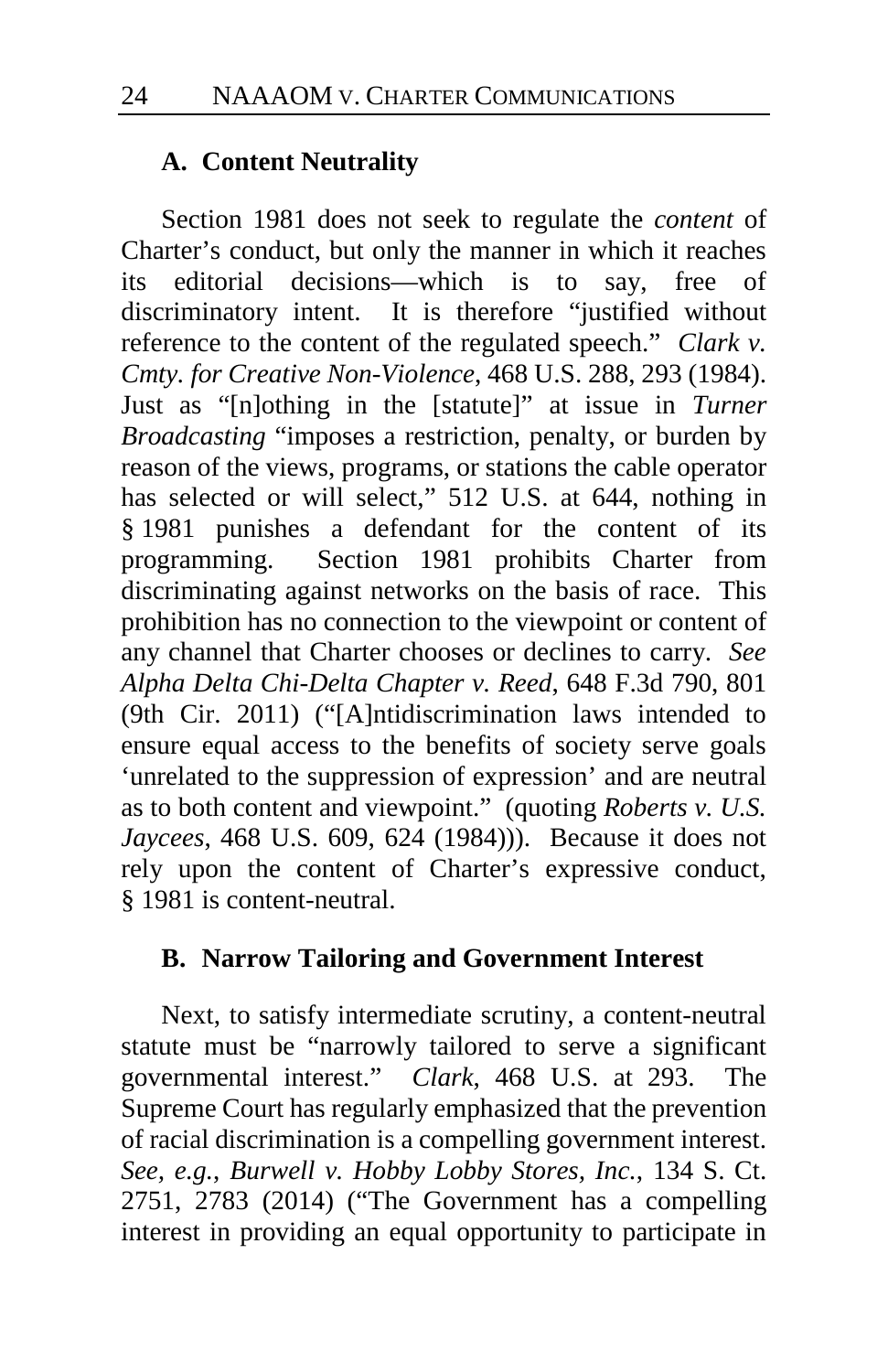the workforce without regard to race, and prohibitions on racial discrimination are precisely tailored to achieve that critical goal."); *Bob Jones Univ. v. United States*, 461 U.S. 574, 604 (1983) ("[T]he Government has a fundamental, overriding interest in eradicating racial discrimination in education."). The Court has emphasized that this significant interest applies even when expressive activities are impacted:

> [A]cts of invidious discrimination in the distribution of publicly available goods, services, and other advantages cause unique evils that government has a compelling interest to prevent—wholly apart from the point of view such conduct may transmit. Accordingly, like violence or other types of potentially expressive activities that produce special harms distinct from their communicative impact, such practices are entitled to no constitutional protection.

*Roberts*, 468 U.S. at 628. Thus, there can be little doubt that § 1981, which is part of a "longstanding civil rights law, first enacted just after the Civil War" to "guarantee the then newly freed slaves the same legal rights that other citizens enjoy," *CBOCS W., Inc. v. Humphries*, 553 U.S. 442, 445, 448 (2008), serves a significant government interest, and one that is "unrelated to the suppression of free expression." *Turner Broad.*, 512 U.S. at 662 (quoting *O'Brien*, 391 U.S. at 377).

As for whether § 1981 is narrowly tailored to that interest—in other words, whether "the incidental restriction on alleged First Amendment freedoms is no greater than is essential to the furtherance of that interest," *id.* at 662